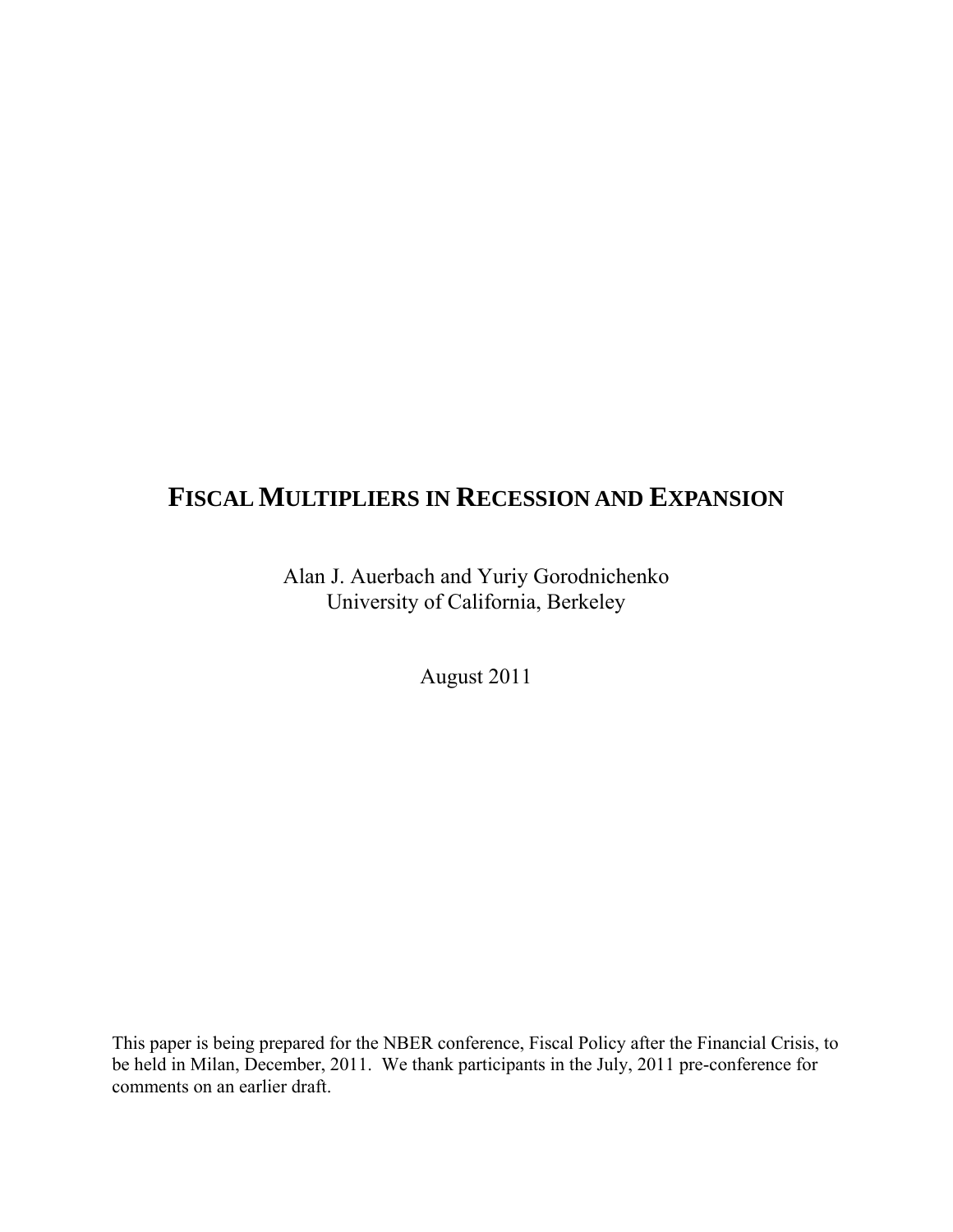#### **1. Introduction**

A key issue coming out of recent economic events is the size of fiscal multipliers when the economy is in recession. In a recent paper (Auerbach and Gorodnichenko, 2011), we extended the standard Structural Vector Autoregression (SVAR) methodology in three ways to shed light on this issue. First, using regime-switching models, we estimated effects of fiscal policies that can vary over the business cycle, finding large differences in the size of spending multipliers in recessions and expansions with fiscal policy being considerably more effective in recessions than in expansions. Second, we estimated multipliers for more disaggregate spending variables which behave differently in relation to aggregate fiscal policy shocks, with military spending having the largest multiplier. Third, we showed that controlling for real-time predictions of fiscal variables tends to increase the size of the multipliers in recessions.

In this paper, we extend our previous analysis in two important ways. First, we estimate multipliers for a large number of OECD countries, rather than just for the United States, again allowing for state dependence and controlling for information provided by predictions. Second, we adapt our previous methodology to use direct projections rather than the SVAR approach to estimate multipliers, to economize on degrees of freedom and to relax the assumptions on impulse response functions imposed by the SVAR method. Our findings confirm those of our earlier paper. In particular, multipliers of government purchases are larger in recession, and controlling for real-time predictions of government purchases tends to increase the estimated multipliers of government spending in recession.

### **2. Methodology**

Before developing our current approach, we review the one taken in our earlier paper. We developed what we referred to there as a smooth transition vector autoregression (STVAR),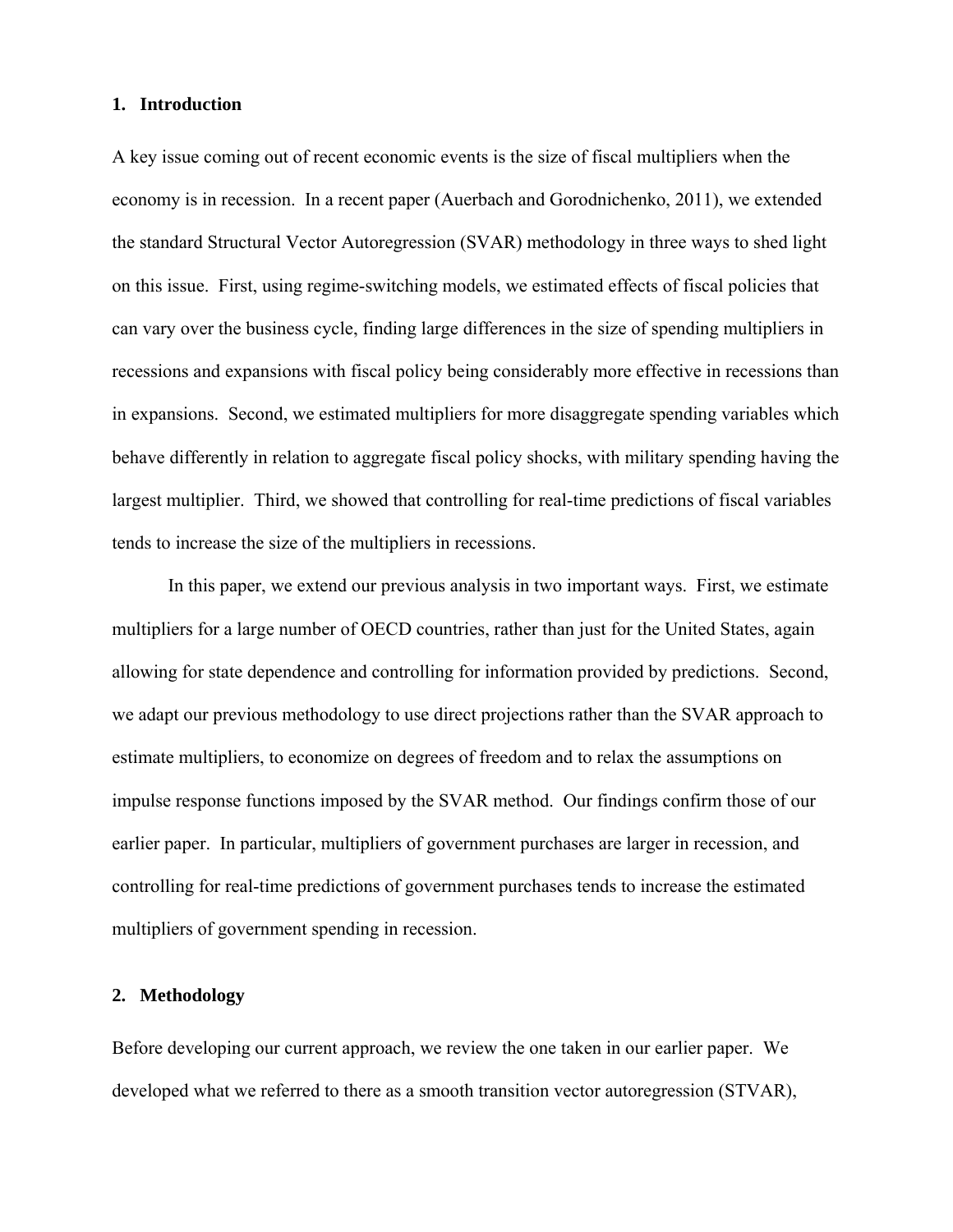based on the smooth transition autoregressive (STAR) models developed in Granger and Teravistra (1993); one important difference in our approach is that we allow not only differential dynamic responses but also differential contemporaneous responses to structural shocks. Our basic specification, without controlling for real-time predictions, was:

$$
\mathbf{X}_{t} = (1 - F(z_{t-1}))\mathbf{\Pi}_{E}(L)\mathbf{X}_{t-1} + F(z_{t-1})\mathbf{\Pi}_{R}(L)\mathbf{X}_{t-1} + \mathbf{u}_{t}
$$
(1)

$$
\mathbf{u}_t \sim N(\mathbf{0}, \mathbf{\Omega}_t) \tag{2}
$$

$$
\Omega_t = \Omega_E \left( 1 - F(z_{t-1}) \right) + \Omega_R F(z_{t-1}) \tag{3}
$$

$$
F(z_t) = \frac{\exp\left(-\gamma z_t\right)}{1 + \exp\left(-\gamma z_t\right)}, \quad \gamma > 0 \tag{4}
$$

where  $X_t = [G_t \, T_t \, Y_t]'$  is a vector of the logarithms of real government purchases  $(G_t)$ , taxes net of transfers  $(T_t)$ , and real Gross Domestic Product (GDP,  $Y_t$ ), observed at a quarterly frequency; *z* is an indicator of the state of the economy, normalized to have zero mean and unit variance; and the matrices  $\Pi_i(L)$  and  $\Omega_i(L)$  representing the VAR coefficients and variance-covariance matrix of disturbances in two regimes, recession  $(i = R)$  and expansion  $(i = E)$ . The weights assigned to each regime for a given observation weighting function  $F(\cdot)$  vary between 0 and 1 according to the contemporaneous state of the economy, *z*, which we took to be a moving average of real GDP growth.

In our earlier paper, we considered a variety of approaches to extend this basic model to take account of real-time information regarding expectations of fiscal variables and GDP, available from a variety of sources. One of these approaches, which we will use in this paper, was to include a direct measure of the unanticipated component of government purchases, equal to the difference between actual purchases  $G_t$  and the forecast of this variable one period earlier,  $G_{t|t-1}$ . This forecast is typically taken from a survey of professional forecasters, projections prepared by government or international agencies (e.g., Greenbook forecast prepared by the Federal Reserve staff) or other credible sources (e.g., financial markets). Specifically, we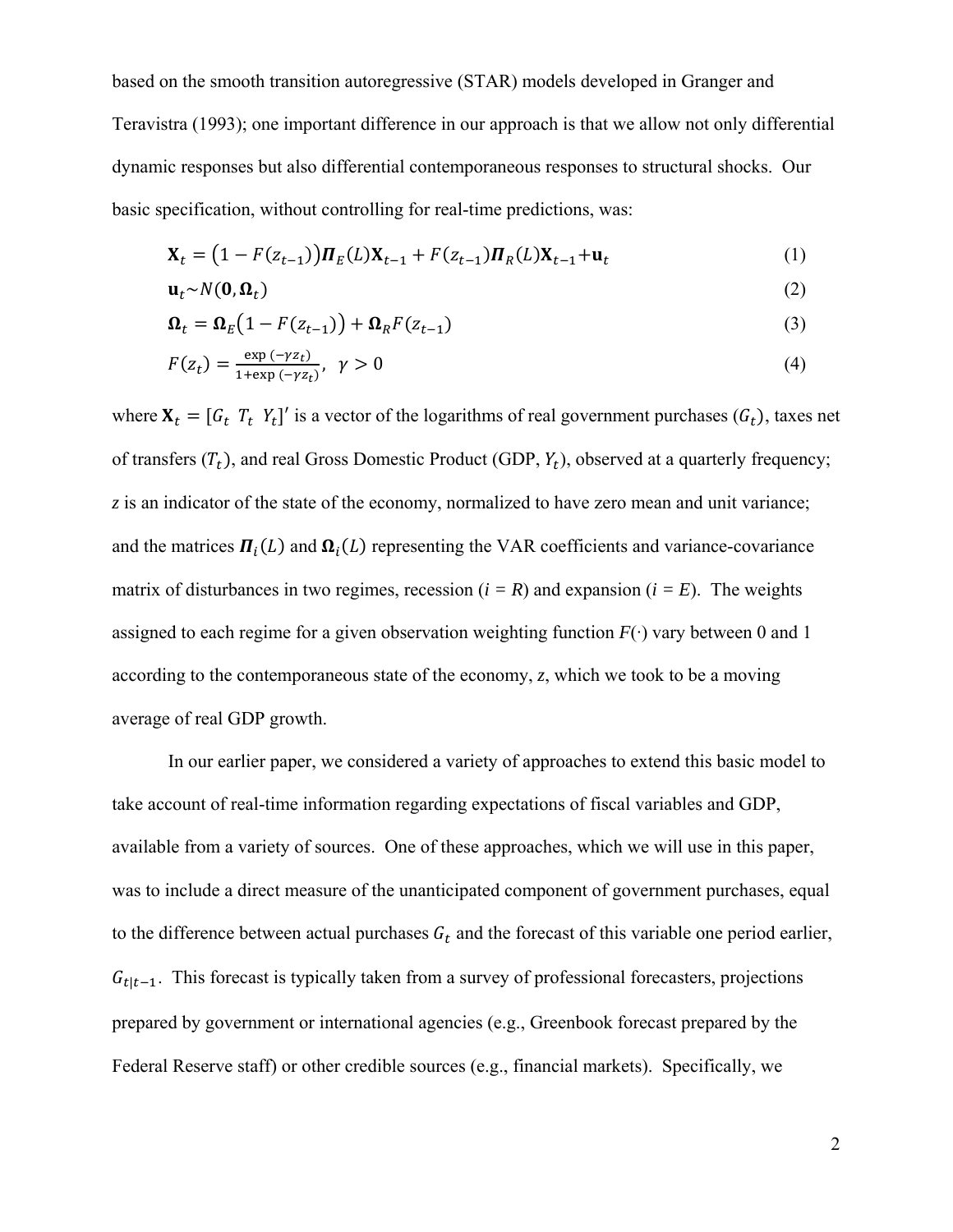estimated the SVAR for  $\hat{\mathbf{X}}_t = [FE_t^G G_t T_t Y_t]'$  where  $FE_t^G$  is the forecast error computed as the difference between forecast series and actual, first-release series of the government spending growth rate.<sup>1</sup> By stacking  $FE_t^G$  first in the SVAR, we could then estimate directly from the SVAR coefficients the multipliers for unanticipated government purchases. $2$ 

In contrast to Auerbach and Gorodnichenko (2011) focusing only on the U.S. macroeconomic time series, in this paper we use data on multiple countries available from the OECD, for which consistent measures of actual and forecast values are available only at a semiannual frequency, rather than quarterly. This lower frequency of observations, in conjunction with the availability of data starting at a later date than our data for the United States, substantially reduces the number of observations we have for any particular country. For such short time series, our original approach, which involves highly nonlinear estimation of a large number of parameters, would be very challenging. Therefore, we modify our approach in two ways. First, we use panel estimation, allowing intercepts to vary by country but constraining other coefficients to be the same. Second, rather than estimating the entire system of equations in the STVAR and using these to estimate impulse response functions (IRFs), we estimate the IRFs directly by projecting a variable of interest on lags of variables entering the VAR or more generally variables capturing information available in a given time period. This single-equation approach has been advocated by Jorda (2005), Stock and Watson (2007), and others as a flexible alternative which does not impose dynamic restrictions implicitly embedded in VARs and which can conveniently accommodate nonlinearities in the response function. For example, when we use GDP as the dependent variable, the response of Y at the horizon h is estimated from the following regression:

<sup>&</sup>lt;sup>1</sup> We compare forecasts to contemporaneous measures to take account of subsequent data revisions.

<sup>&</sup>lt;sup>2</sup> Because this SVAR includes a forecast of a variable in addition to standard macroeconomic variables, this approach is also known as the expectations-augmented VAR, or EVAR.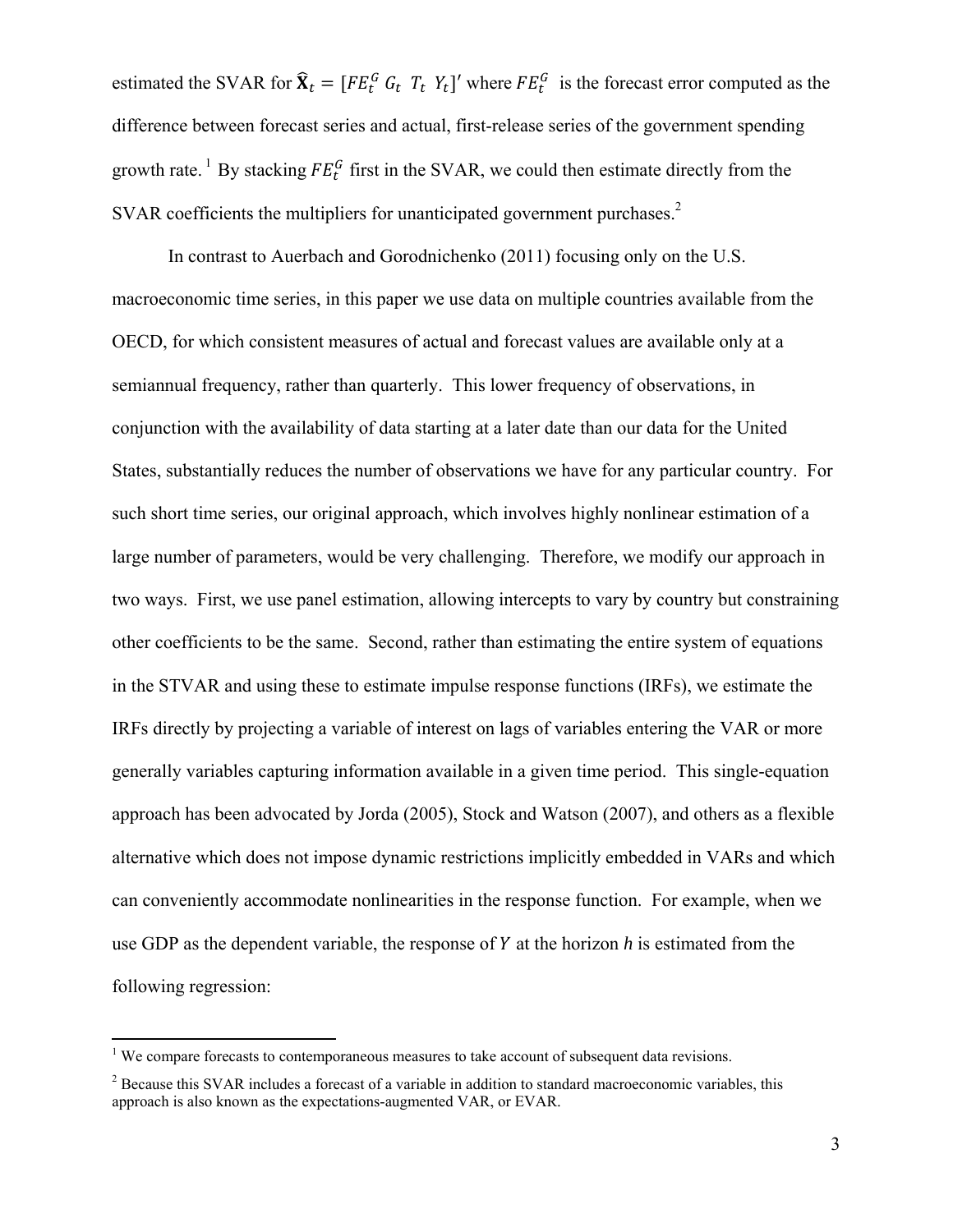$$
Y_{i,t+h} = \alpha_{i,h} + F(z_{it})\mathbf{\Pi}_{R,h}(L)Y_{i,t-1} + (1 - F(z_{it}))\mathbf{\Pi}_{E,h}(L)Y_{i,t-1} + F(z_{it})\Psi_{R,h}(L)G_{i,t-1} + (1 - F(z_{it}))\Psi_{E,h}(L)G_{i,t-1} + F(z_{it})\Phi_{R,h}FE_{it}^G + (1 - F(z_{it}))\Phi_{E,h}FE_{it}^G + u_{it},
$$
\n(5)

with 
$$
F(z_{it}) = \frac{\exp(-\gamma z_{it})}{1 + \exp(-\gamma z_{it})}, \gamma > 0,
$$

where *i* and *t* index countries and time,  $\alpha_i$  is the country fixed effect,  $F(\cdot)$  is the transition function,  $z_{it}$  is a variable measuring the state of the business cycle,  $FE_{it}^G$  is the forecast error for the growth rate of government spending in the forecasts prepared by professional forecasters at time  $t-1$  for period t. Note that all coefficients vary with the horizon h; that is, a separate regression is estimated for each horizon.

We interpret  $FE_{it}^G$  as the surprise government spending shock. This treatment of what constitutes a shock is consistent with Ramey (2011) and Auerbach and Gorodnichenko (2011) where changes in spending are projected on professional forecasts to construct a series on unanticipated innovations in spending. Observe that by controlling for information contained in lags of Y and G we purify  $FE_{it}^G$  of any predictable component that would have been eliminated had the professional forecaster run a VAR. The fact that we include government spending shock  $FE_{it}^G$  dated by time is consistent with the recursive ordering of government spending first in the VARs.

In the STVAR or standard VAR analysis of how government spending shocks affect the economy, the impulse response is constructed in two steps. First, the contemporaneous responses are derived from a Cholesky decomposition of  $\Omega_t$  in equation (3) with government spending ordered first. In Auerbach and Gorodnichenko (2011) we allowed contemporaneous responses to vary since  $\Omega_t$  can change over the business cycle. Second, the propagation of the responses over time is obtained by using estimated coefficients in the lag polynomials such as  $\Pi_R(L)$  and  $\Pi_E(L)$  in equation (1) applied to the contemporaneous responses from the first step. The direct projection method effectively combines these two steps into one.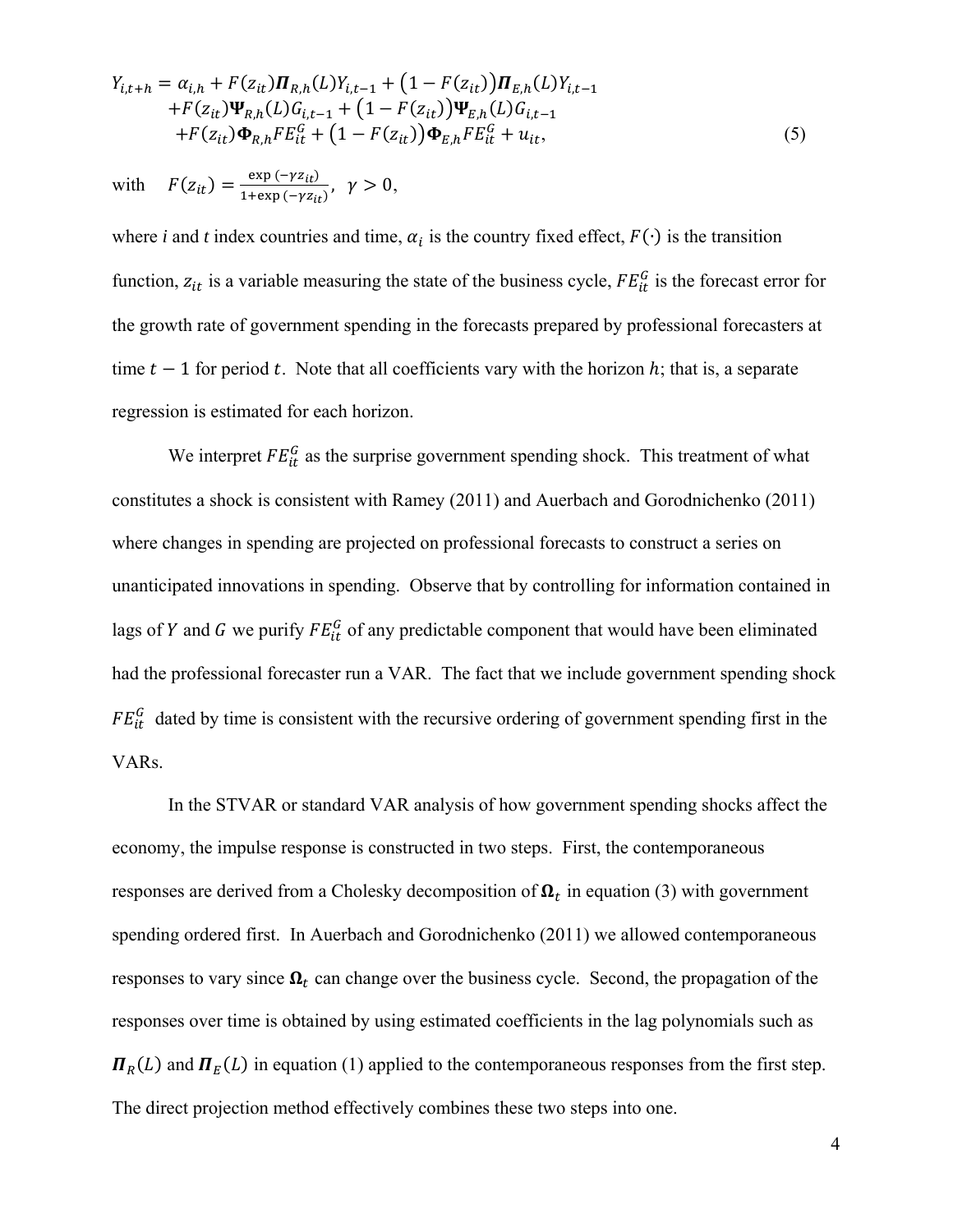Note that the lag polynomials  $\{\Pi_{R,h}(L), \Psi_{R,h}(L), \Pi_{E,h}(L), \Psi_{E,h}(L)\}\$  in equation (5) are used to control for the history of shocks rather than to compute the dynamics. The dynamics are constructed by varying the horizon *h* of the dependent variable so that we can directly read the impulse responses off estimated  ${\{\Phi_{E,h}\}_{h=0}^H}$  for expansions and  ${\{\Phi_{R,h}\}_{h=0}^H}$  for recessions. For horizon  $h = 0$ , the impulse response constructed with this approach recovers the response constructed with a STVAR where  $FE_{it}^G$  is ordered first. At longer horizons, however, there is potentially a difference between the approaches. To simplify the argument, suppose that the STVAR has just one lag  $\mathbf{\Pi}_R$  in  $\mathbf{\Pi}_R(L)$ . Then this STVAR imposes that dynamics at short and long horizons are described by the same matrix  $I\!I_R$  (or more generally with a handful of matrixes like  $\mathbf{\Pi}_R$ ) while direct projections do not impose such a restriction.

One can think of the direction projection approach as constructing a moving average representation of a series: the lag polynomial terms control for initial conditions while  ${\lbrace \mathbf{\Phi}_{E,h} \rbrace}_{h=0}^H$ and  ${\{\Phi_{R,h}\}}_{h=0}^H$  describe the behavior of the system in response to a structural, serially uncorrelated shock. Indeed, if we abstract from variation in initial conditions at time  $t$ , we effectively regress a variable of interest at time  $t + h$  on a shock in a given regime at time t and thus we obtain an average response of the variable of interest  $h$  periods after the shock, which is precisely the definition of an impulse response.

This estimation method has several advantages over our earlier approach. First, it involves only linear estimation, if one fixes (as we have throughout our work) the parameter  $\gamma$  in expression (4). Second, it obviates the need to estimate the equations for dependent variables other than the variable of interest (e.g., GDP) and thus we can significantly economize on the number of estimated parameters. Third, it does not constrain the shape of the IRF, rather than imposing the pattern generated by the SVAR. (Under the maintained assumption that the SVAR is correctly specified, the patterns should be the same.) Fourth, the error term in equation (5) is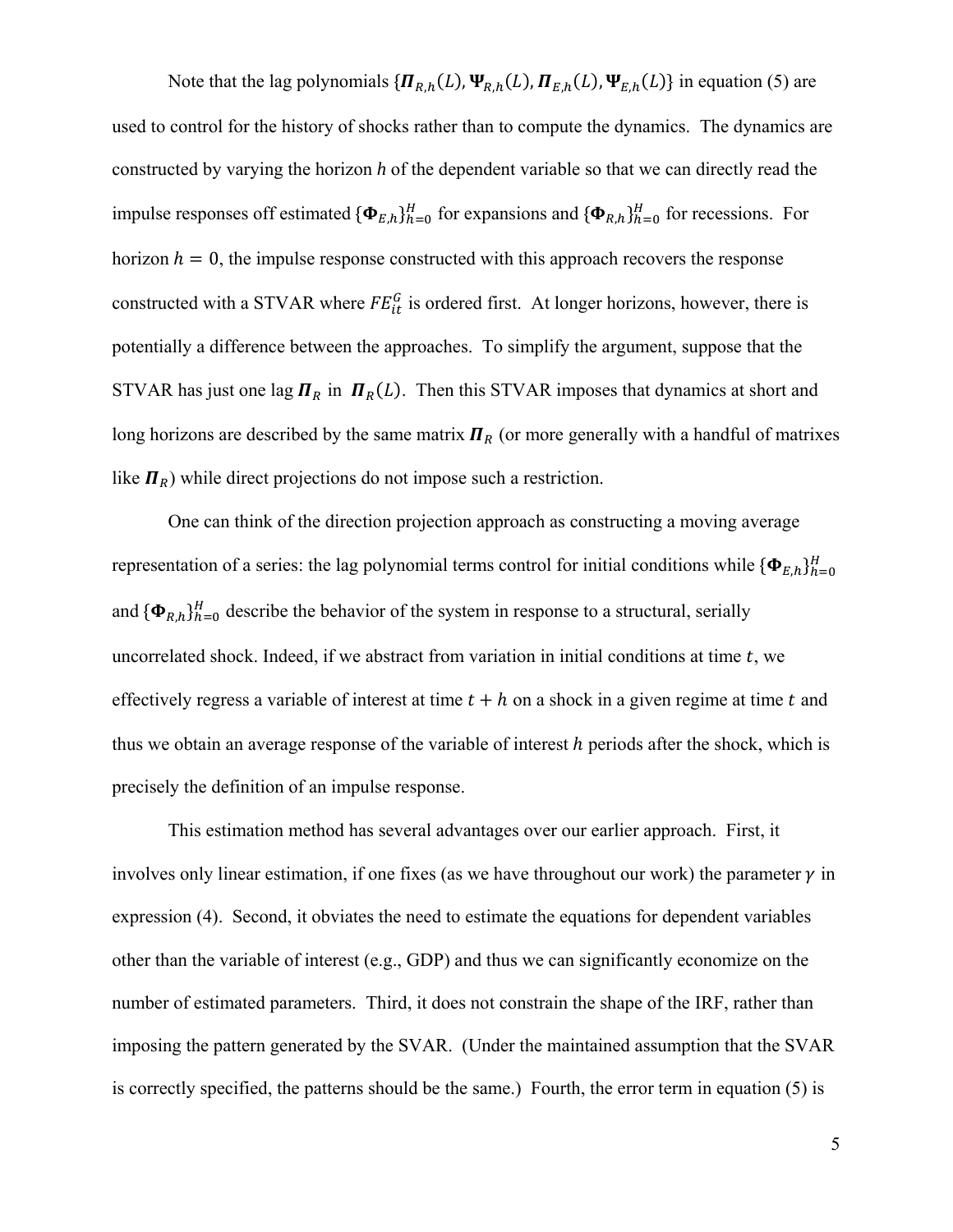likely to be correlated across countries. This correlation would be particularly hard to handle in the context of nonlinear STVARs but is easy to address in linear estimation by using e.g. Driscoll-Kraay (1998) standard errors or clustering standard errors by time period. Fifth, we can use specification (5) to construct impulse responses for any macroeconomic variable of interest as we are not constrained by the VAR's curse of dimensionality. Finally, because the set of regressors in (5) does not vary with the horizon *h*, the impulse response incorporates the average transitions of the economy from one state to another. In other words, we do not have to separately model how z changes over time. If government spending shocks systematically affect the state of the economy (e.g., an unanticipated increase in government spending during a recession pushes the economy into expansion and thus z changes from a negative value to a positive value), this systematic effect will be absorbed into estimated  ${\{\Phi_{E,h}\}}_{h=0}^H$  and  ${\{\Phi_{R,h}\}}_{h=0}^H$ (e.g.,  $\Phi_{R,h}$  will be lower if the response of output to government spending shocks is smaller during expansions than during recessions). In contrast, using the system in (1) requires that we explicitly model the dynamics of z.

Similar to our earlier paper,  $z_{it}$  is based on the (standardized) deviation of the output growth rate (moving average over 1.5 years) from the trend. However, in contrast to the earlier paper, we allow the trend to be time-varying because several counties exhibit low frequency variations in the growth rates of output. Specifically, we extract the trend using the Hodrick-Prescott filter with a very high smoothing parameter  $\lambda = 10,000$  so that the trend is very smooth. Because identification of the curvature in the transition function  $F(\cdot)$  is based on highly nonlinear moments and thus is potentially sensitive to a handful of unusual observations, we follow our earlier approach and calibrate  $\nu = 1.5$  so that a typical economy spends about 20 percent of the time in a recessionary regime, which is consistent the fraction of recessionary periods in the United States.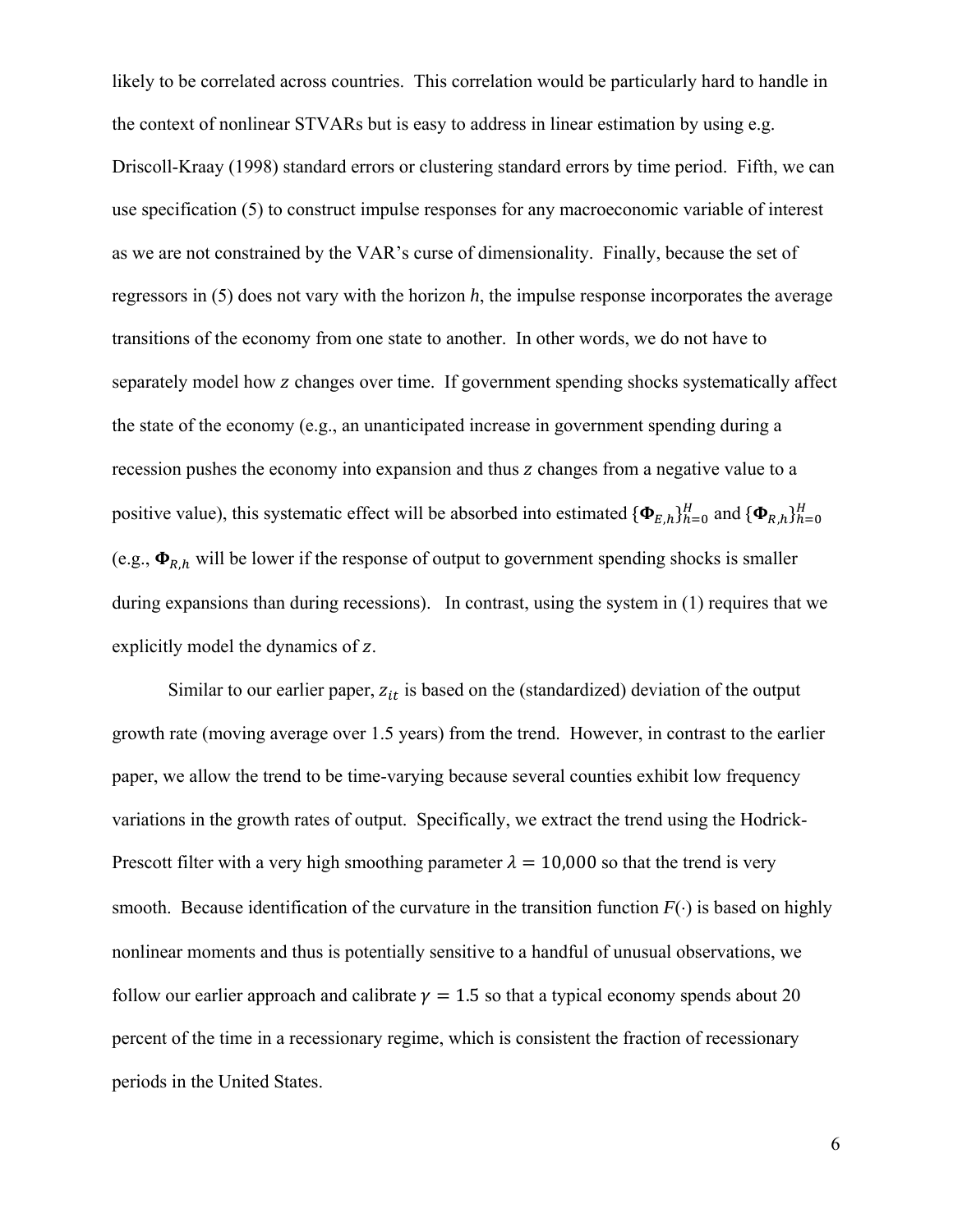The linear analogue of specification (5) is given by

$$
Y_{i,t+h} = \alpha_{i,h} + \mathbf{\Pi}_{Lin,h}(L)Y_{i,t-1} + \Psi_{Lin,h}(L)G_{i,t-1} + \Phi_{Lin,h}FE_{it}^G + u_{it},
$$
\n(5')

where the response of *Y* is constrained to be the same for all values of  $z_{it}$ ; i.e.,  $\mathbf{\Pi}_{Lin,h}(L)$  =

 $\Pi_{E,h}(L) = \Pi_{R,h}(L), \Psi_{Lin,h}(L) = \Psi_{E,h}(L) = \Psi_{R,h}(L), \text{ and } \Phi_{Lin,h} = \Phi_{E,h} = \Phi_{R,h}$  for all L and h.

#### **3. Data**

<u>.</u>

The macroeconomic series we use in our analyses come from the OECD's Statistics and Projections database. There are several benefits of using these data. First, macroeconomic series and forecasts for these series are prepared using a unified methodology so that series are comparable across countries. Second, the OECD prepares semiannual forecasts for key macroeconomic variables such as GDP and government spending in June and December of each year. The OECD's forecasts are available for a broad array of variables. Third, these forecasts have "reality checks," as the OECD exploits its local presence in the member countries and holds extensive discussions on the projections and related analyses with local government experts and policy makers. Thus, the OECD's forecasts incorporate a great deal of local knowledge and information about future policy changes. Fourth, in recent assessments of the OECD's forecasts, Vogel (2007) and Lenain (2002) report that these forecasts have a number of desirable properties and perform at par with the forecasts prepared by the private sector. More information on these forecasts is available at the OECD's website. $3$ 

The OECD's forecasts are consistently available since 1985 for "old" members of the OECD (e.g., the United States) and since the mid-1990s for newer members (e.g., Poland). The downside of using the OECD projections is that, for most of the available sample, they are

<sup>&</sup>lt;sup>3</sup> http://www.oecd.org/faq/0,3433,en\_2649\_33733\_1798284\_1\_1\_1\_1,00.html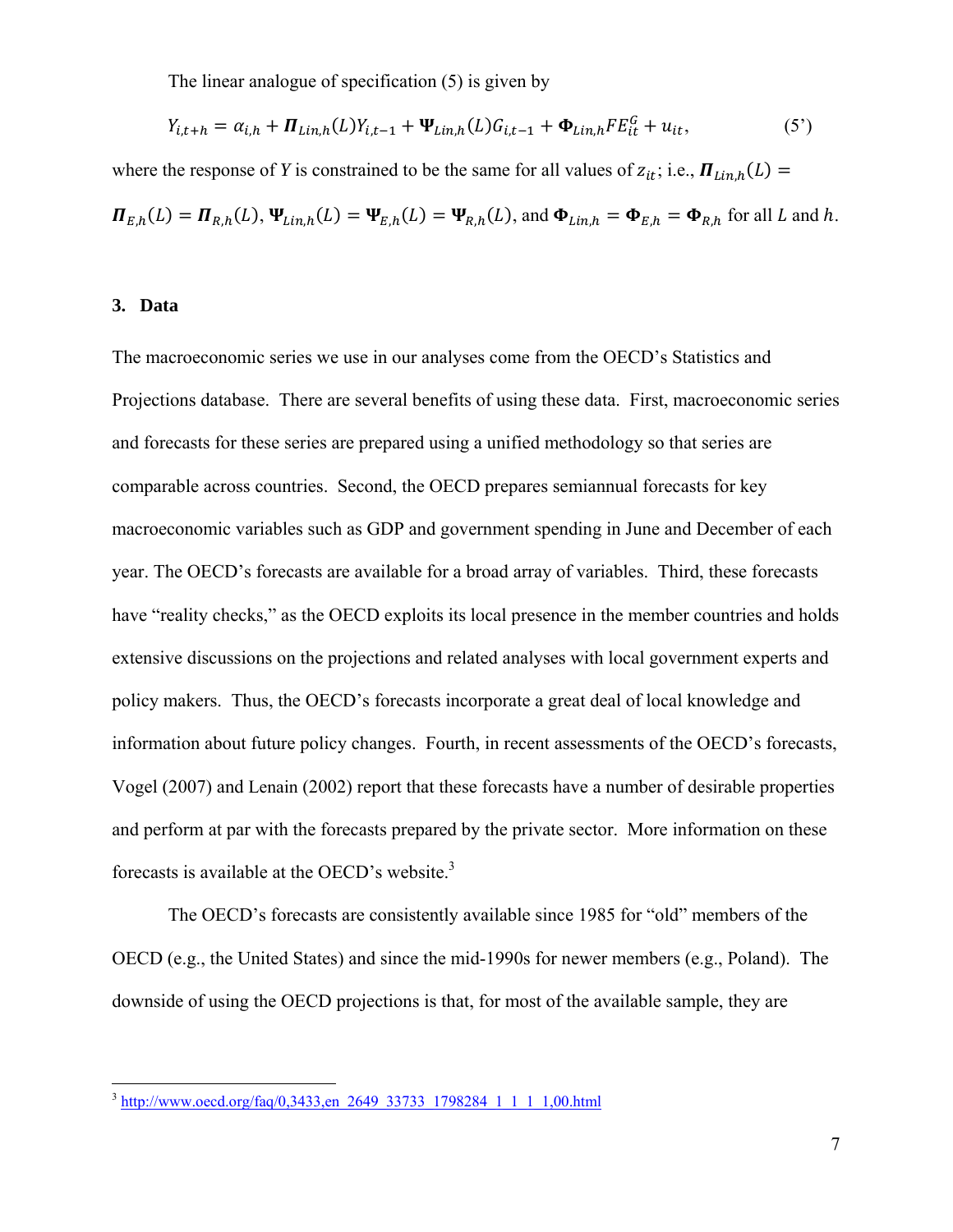available only at the semiannual frequency rather than the quarterly frequency more commonly used in the SVAR literature.

Consistent with the OECD definitions and the previous literature on fiscal multipliers, our government spending series is the sum of real public consumption expenditure and real government gross capital formation. That is, it does not include imputed rent on the government capital stock, as is now the convention in the U.S. national income accounts. In addition to the standard real GDP series, we will examine responses of other key macroeconomic variables to government spending shocks. First, we document responses of other components of GDP: real private consumption, real private gross capital formation, real exports and imports. Second, we investigate the behavior of the variables describing the labor market: total employment in the economy, employment in the private sector, the unemployment rate, and the real compensation rate in the private sector. This last series is our measure of real wages. Finally, we explore how prices, measured by the consumer price index (CPI) and the GDP deflator, respond to government spending shocks. All variables except the unemployment rate enter specification (5) in logs.

## **4. Results**

## *A. Impulse responses in a VAR and direct projections method*

As a first pass through the data, we examine how our approach of direct projections compares with the more conventional approach of using VARs to construct impulse responses. Figure 1 contrasts the impulse response of output to a one-percent increase in government spending in a linear bivariate VAR—which includes real GDP and real government spending as endogenous variables and country fixed effects with slopes assumed to be the same across countries—with the impulse response of output to the same shock in government spending in the specification given by (5'), which is restricted to have the same responses and dynamics in recessions and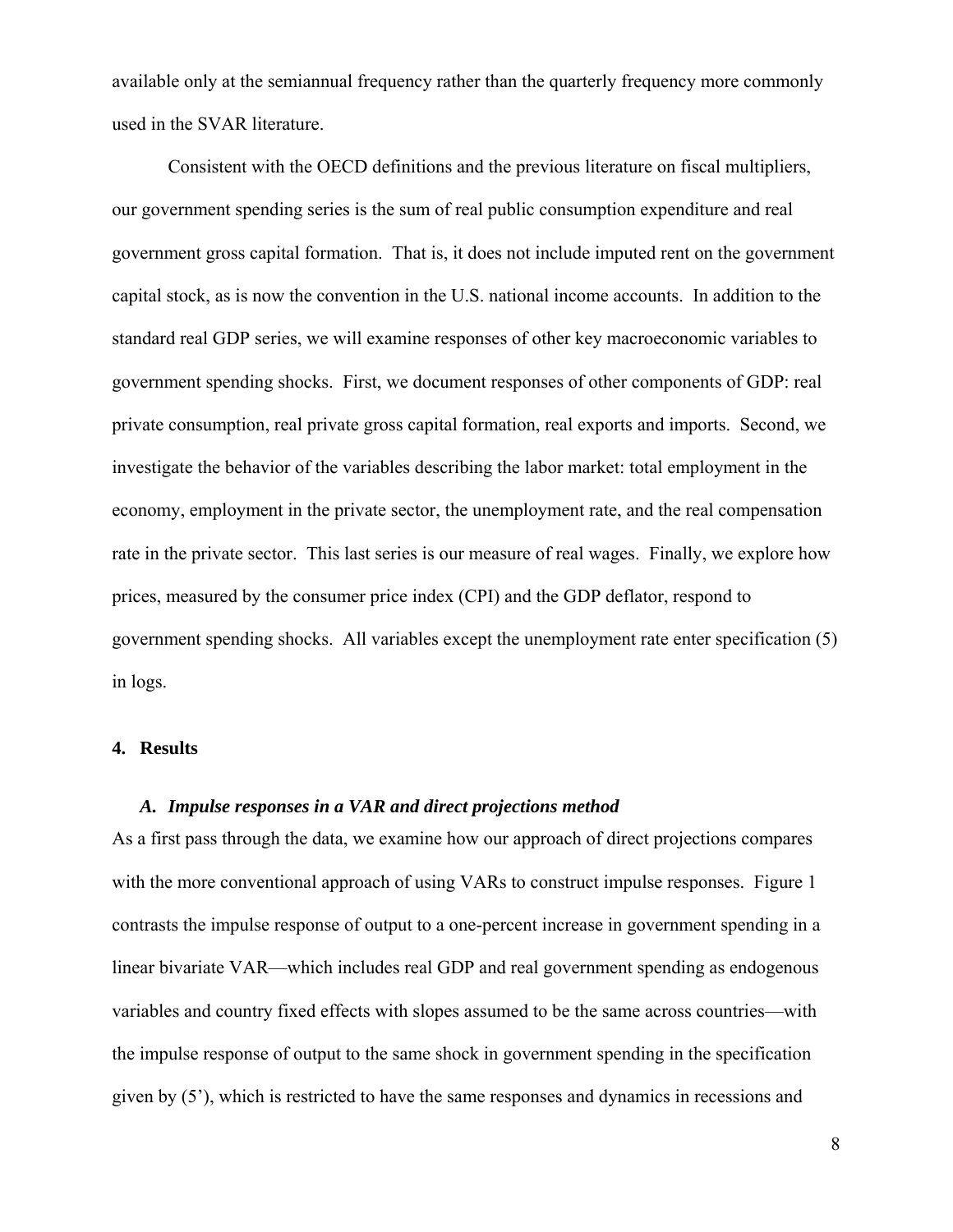expansions. Note that, since the linear VAR uses a Cholesky decomposition, the contemporaneous responses have to be the same in these two approaches. However, even when we extend the horizons, the responses are remarkably similar across approaches and thus we can be more confident that our subsequent results are not driven by using an alternative approach to construct impulse responses.

## *B. Predictability of VAR shocks*

A key assumption in the construction of fiscal multipliers is that shocks to government spending are not forecastable. VARs try to ensure unforecastability of shocks by including sufficiently many lags of endogenous variables so that the error term is orthogonal to information contained in the past values of macroeconomic variables. However, as has been discussed extensively in the literature (see e.g. Ramey 2011), many changes in fiscal variables are anticipated and lagged values of the few variables included in the VAR may fail to capture these anticipated future changes.

To assess the extent to which VAR shocks are forecastable, we perform the following exercise. First, we project growth rates of government spending predicted by the OECD forecasts on the lags of endogenous variables in the VAR to remove the component of government spending growth that is predictable on the basis of information contained in the VAR. Second, we compute the error term in the government spending equation in the VAR with the same number of lags of endogenous variables – the standard VAR shocks. Third, we check the correlation between these two series, which should be zero if the OECD forecasts do not have systematically better information than is contained in the lagged variables of the VAR. In fact, we find (Figure 2) that the VAR shocks are predicted by professional forecasters to a significant degree: the correlation between the two series is 0.36. In other words, a considerable part of the VAR shocks to government spending is anticipated by the OECD forecasts. This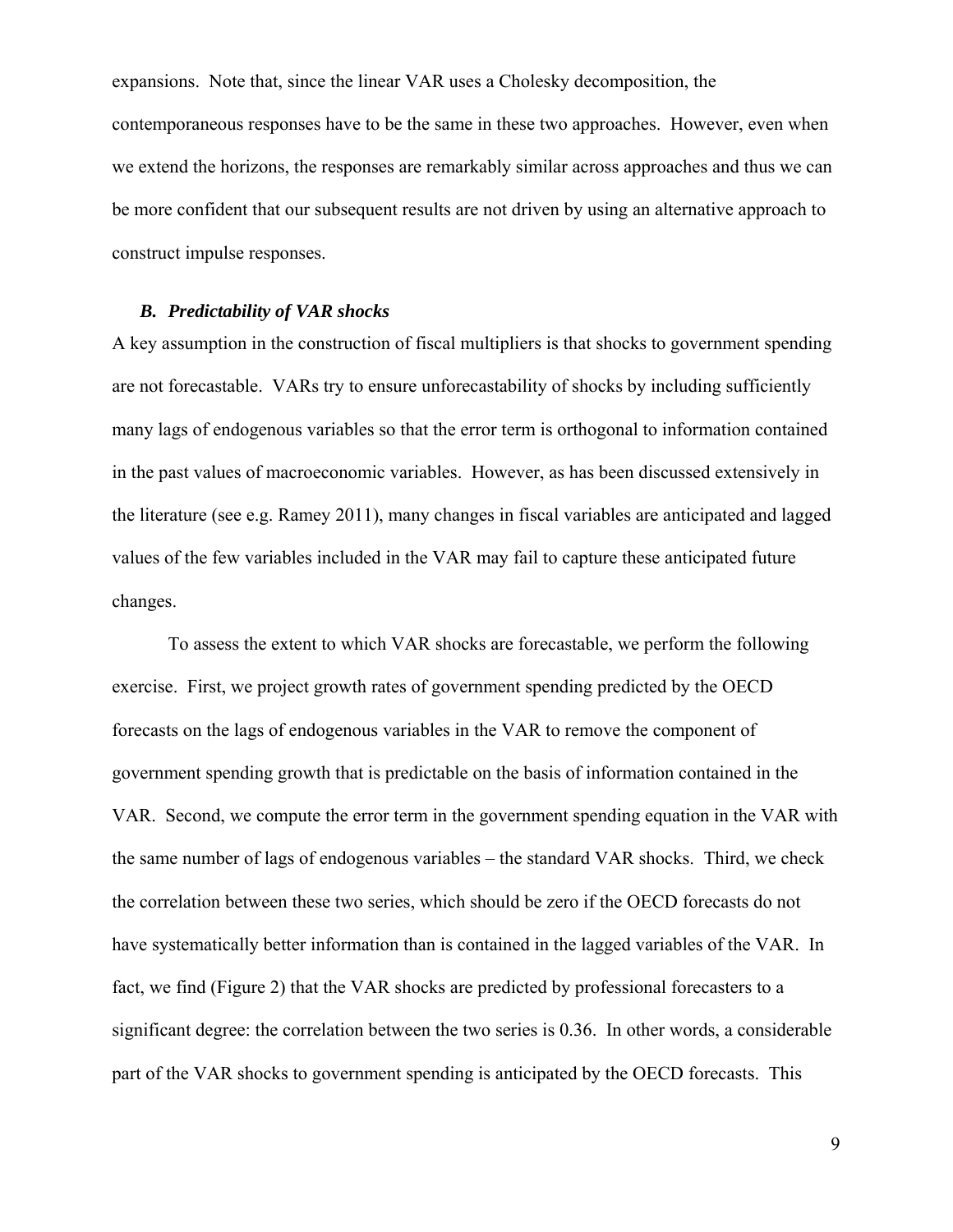suggests that estimates of impulse responses in the conventional VAR approach may be seriously biased, as the responses to anticipated and unanticipated shocks, in theory, can be radically different.

To minimize the contamination of government spending shocks with predictable changes, we will project the forecast errors of the OECD government spending forecasts on the lags of output (or any other endogenous variable of interest, e.g., private consumption) and government spending and take the residual from this projection as a government spending shock, i.e.,  $FE_{it}^G$  in specification (5). Figure 3 presents time series of constructed government spending shocks for selected countries.

#### *C. State-dependent impulse responses*

Figure 4 presents impulses responses of key macroeconomic variables to an unanticipated one percent increase in government spending. Each panel in this figure has two subpanels showing responses (black, thick line) in a recessionary regime (z has a large negative value; the response is given by  $\{\widehat{\Phi}_{R,h}\}_{h=0}^H$  and an expansionary regime (z has a large positive value; the response is given by  ${\{\widehat{\Phi}_{E,h}\}_{h=0}^{H}}$ ). Because the data are semiannual, the time horizons are in half-year increments. The thin, dashed lines indicate the 90% confidence bands which are based on Driscoll-Kraay (1998) standard errors that allow arbitrary correlations of the error term in specification (5) across countries and time. As a point of comparison, each subpanel also reports the response in the linear model (5') (thin red line) and associated 90% confidence bands (shaded region) which are also based on Driscoll-Kraay (1998) standard errors.<sup>4</sup>

The responses of output (Panel A) are remarkably different across regimes and models. In the linear model, only the contemporaneous response is positive and marginally statistically significant. For the next two periods, the response is positive but not statistically different from

<sup>&</sup>lt;sup>4</sup> The responses are normalized so that the government spending response to a shock in  $FE_{tt}^G$  is equal to unity.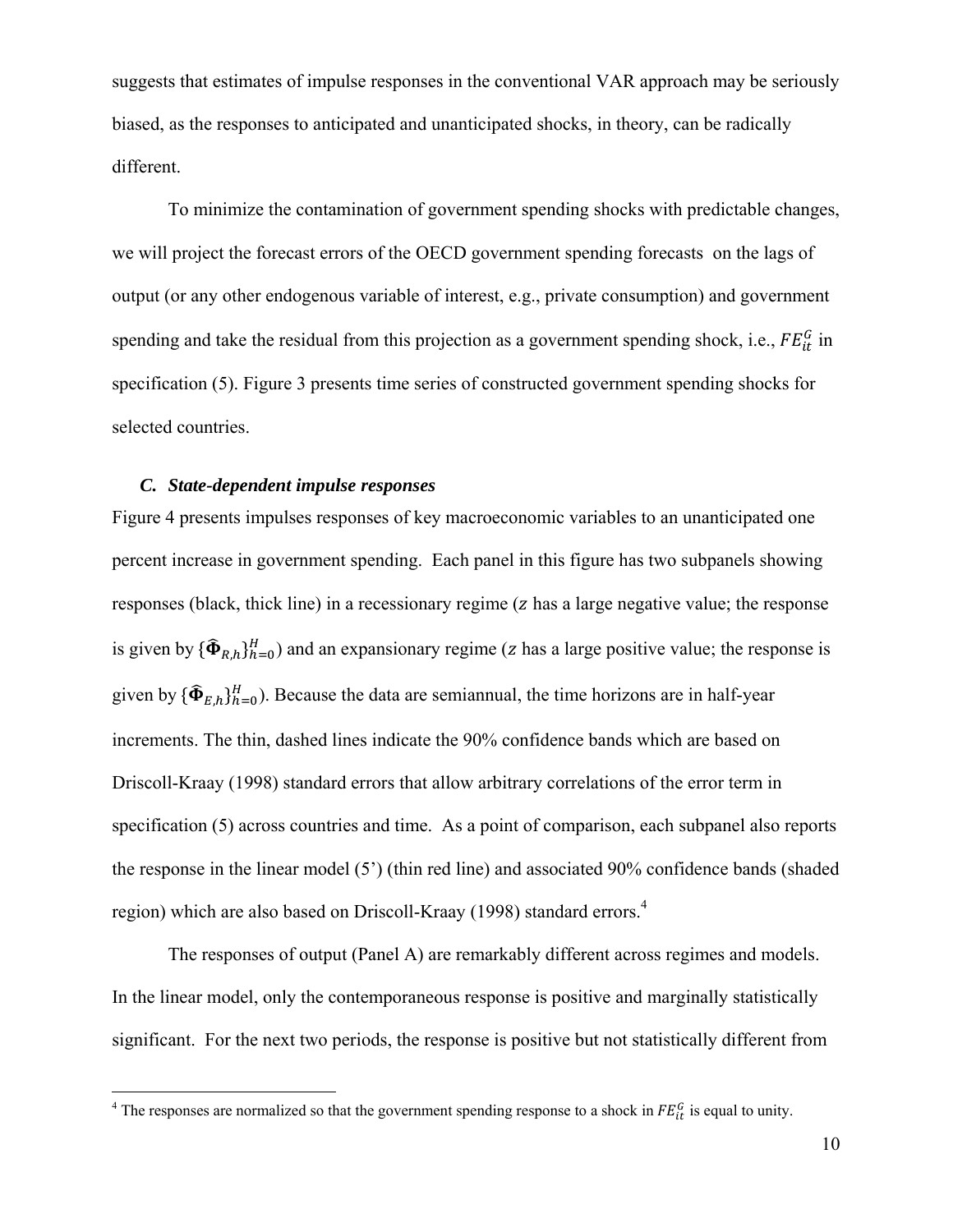zero and then the point estimates of the response turn negative although we cannot reject the null that these responses are zero. In contrast, the response of output in the recessionary regime is robustly positive up to two years. If we use the sample-period U.S. average ratio of government purchases to output ( $\approx$  5.12) to convert percentage changes into dollar changes, the maximum size of the government spending multiplier is about 3.5 with the 90% confidence interval being (0.6, 6.3). The average government spending multiplier over three years is about \$2.3. The response of output in the expansionary regime is much weaker, in fact negative at some horizons, but generally we cannot reject the null that the response is zero for most horizons. This result is consistent with our earlier work for the United States where we estimated the spending multiplier to be approximately zero in expansions and about 1.5-2.0 in recessions. This finding is also consistent with the estimates reported in the nascent literature that explores cyclical variation of fiscal multipliers. For example, Bachmann and Sims (2011) report that the spending multiplier is approximately zero in expansions and approximately 3 in recessions. Using state-level variation in government spending, Shoag (2011) finds that the multiplier is approximately 3.0-3.5 when labor markets have a slack, which could interpreted as a recessionary regime, and only approximately 1.5 when there is no slack, which could interpreted as an expansionary regime. Finally, government spending shocks in the linear model have some effect on output. Consistent with Blanchard and Perotti (2002) and the literature that followed, the multiplier is about one if we continue to use the U.S. average ratio of government purchases to output ratio as above. It is clear, however, that the linear model can considerably underestimate the stimulating power of government spending in recessions and overstate it in expansions.

One may be concerned that we find a strong response of output to government spending shocks in recessions because these shocks systematically occur in periods when an economy starts to recover so that one can find a positive correlation between output growth and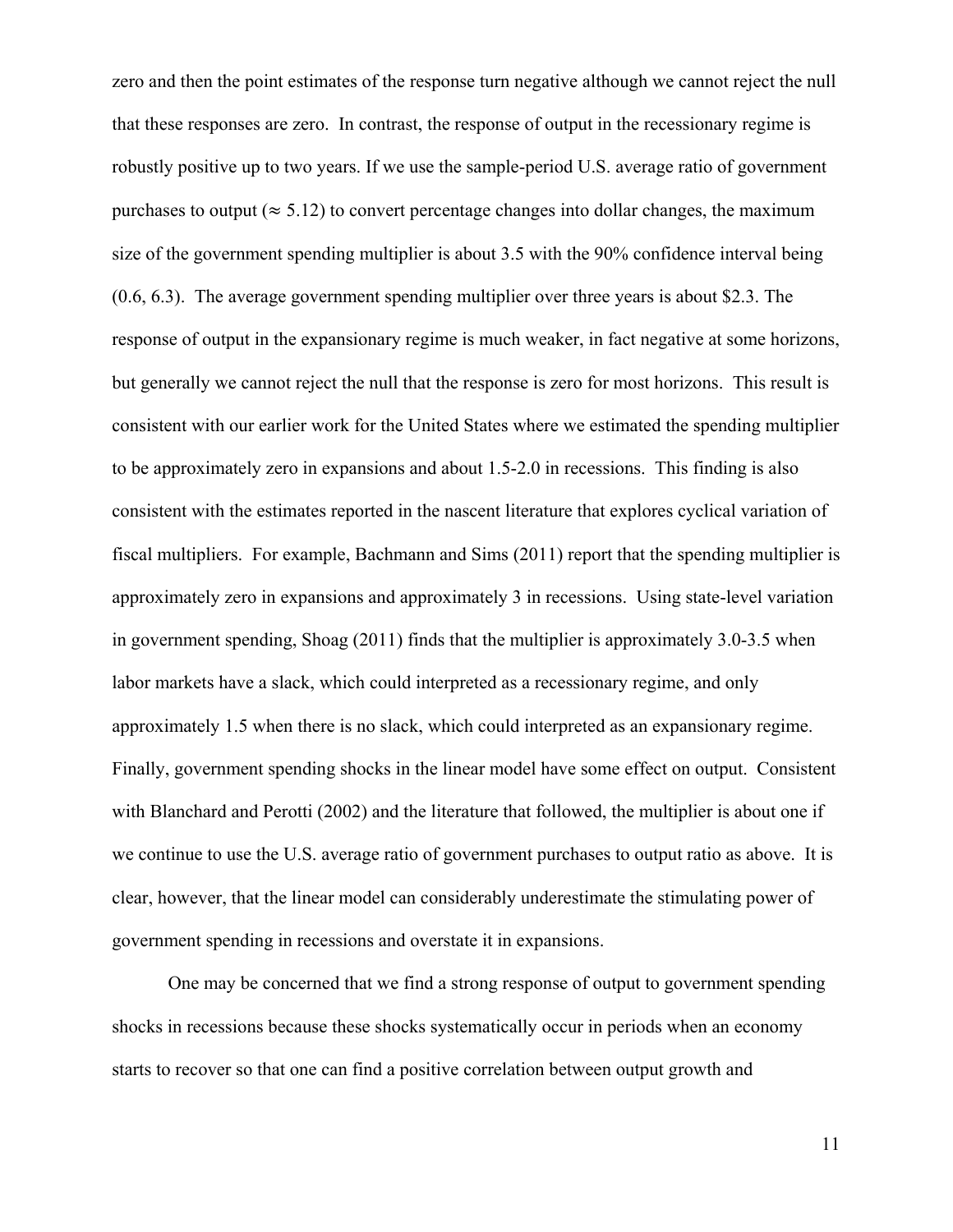government spending shocks. Note that we use professional forecasts to purge predictable movements in government spending. Thus, if there is any systematic pattern in how government spending reacts to the state of the economy, we remove this correlation. We also find no statistically or economically significant correlation between our government spending shocks and measures of the state of a business cycle (e.g.,  $F(z_{it})$ ) or changes in that state (e.g.,  $\Delta F(z_{it})$ ). In other words, when the economy is in a recession or is starting to move into an expansion, a contractionary government spending shock is as probable as an expansionary government spending shock. Therefore, it is unlikely that our results are driven by a particular timing of government spending shocks.

The first rows of Tables 1 and 2 present estimates of the output response to government spending shocks over the three year horizon. The tables report two statistics: the mean response computed as  $\sum_{h=0}^{H} Y_h / \sum_{h=0}^{H} G_h$  and the maximum response computed as max<sub>h=0,..,H</sub>  $Y_h$  with  $H=5$ which corresponds to three years. The last rows of the tables show the estimates of the output response when we use VAR residuals rather than forecast errors of professional forecasts as a measure of government spending shocks. Although the difference between the estimates in the first and last rows is not statistically different from zero, the point estimates based on VAR residuals are consistently lower by 0.1-0.2 (or about 50 cents to a dollar if we use the ratio of output to government spending in the U.S.) in recessionary periods than the point estimates based on the forecast errors of professional forecasters. Thus, controlling for predictable movements in government spending raises the size of the output responses, which is consistent with the theoretical implications of how output should respond to anticipated and unanticipated changes in government spending.

These differential responses of output naturally raise the questions about the channels of amplification and propagation of government spending shocks through the economies. To get a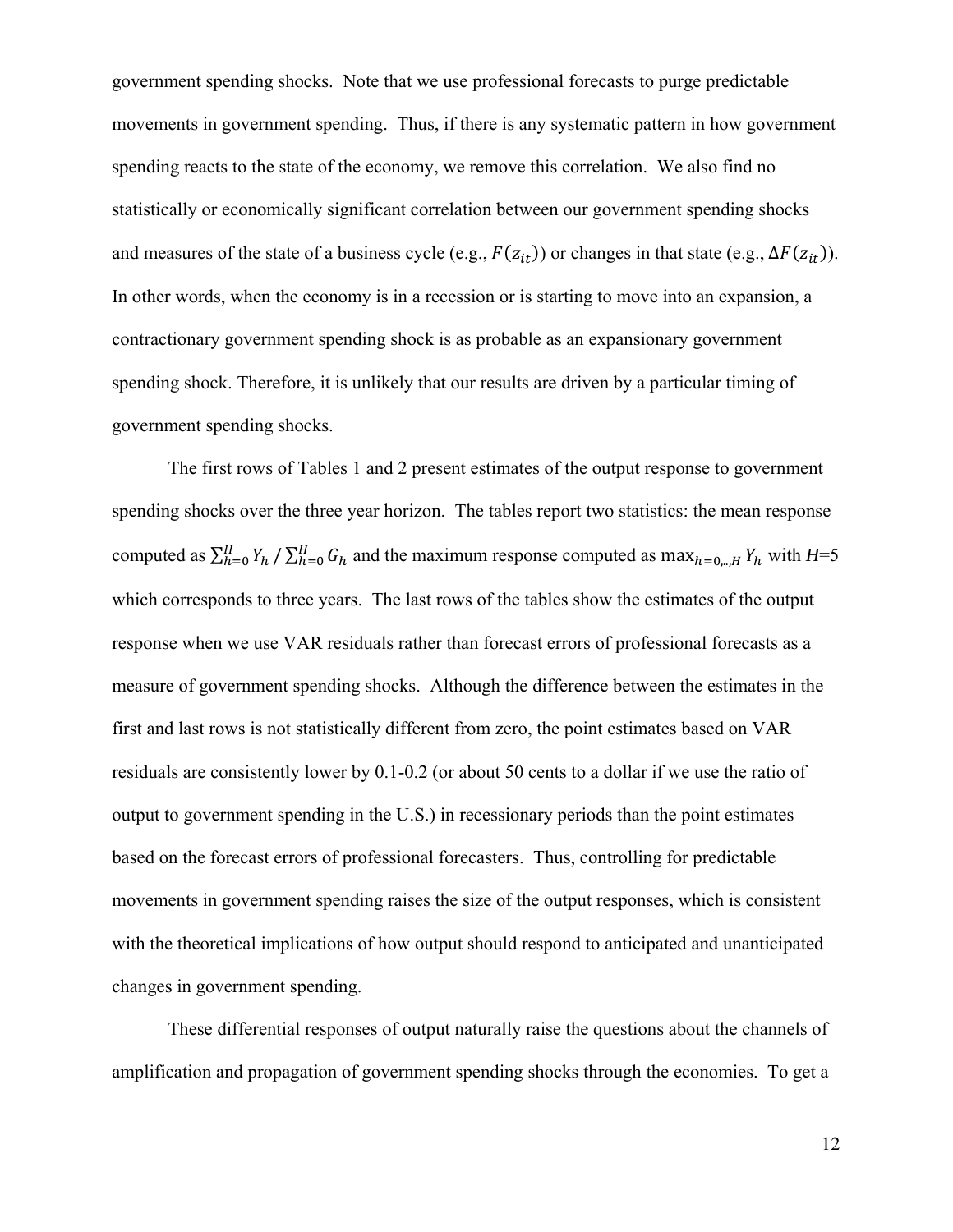sense of the basic mechanisms behind these responses, we examine in Tables 1 and 2 and Figure 4, which corresponds to Table 1, the responses of various macroeconomic variables to government spending shocks.

Panel B shows that private consumption appears to be crowded out in expansions and to be stimulated in recessions by government spending shocks. If we take the ratio of government spending to private consumption for the U.S. ( $\approx$  3.5), a dollar increase in government spending in recessions can increase consumption up to \$2.8 with a 90 percent confidence interval of (1.4, 4.2). Although some may consider this multiplier as too large to be plausible, note that it applies to a very deep recession and that the average response over three years is about \$2. Also observe that the linear model predicts that the maximum response of consumption to a dollar increase in government spending would be approximately \$1, which is not small economically but in statistical terms is marginally significantly different from zero. Although we do not have data to explore further the sources of these consumption multipliers, Bachmann and Sims (2011) argue that an important ingredient for stimulating consumption in recessions is the response of consumer confidence to government spending shocks. Bachmann and Sims note that government spending shocks may have pure sentiment effects (i.e., one can think of "animal spirits" shifted by changes in government spending) and news effects when changes in government spending provide signals about future changes in output and productivity. In the U.S. context, Bachmann and Sims find that it is the latter effect that stimulates confidence and hence consumption.

The countercyclical pattern of crowding-out and stimulatory effects of government spending are particularly apparent in the responses of private investment (Panel C). Over three years, a dollar increase in government spending increases investment in recessions by approximately \$1.5 and decreases investment in expansions by approximately \$1.4 if we use the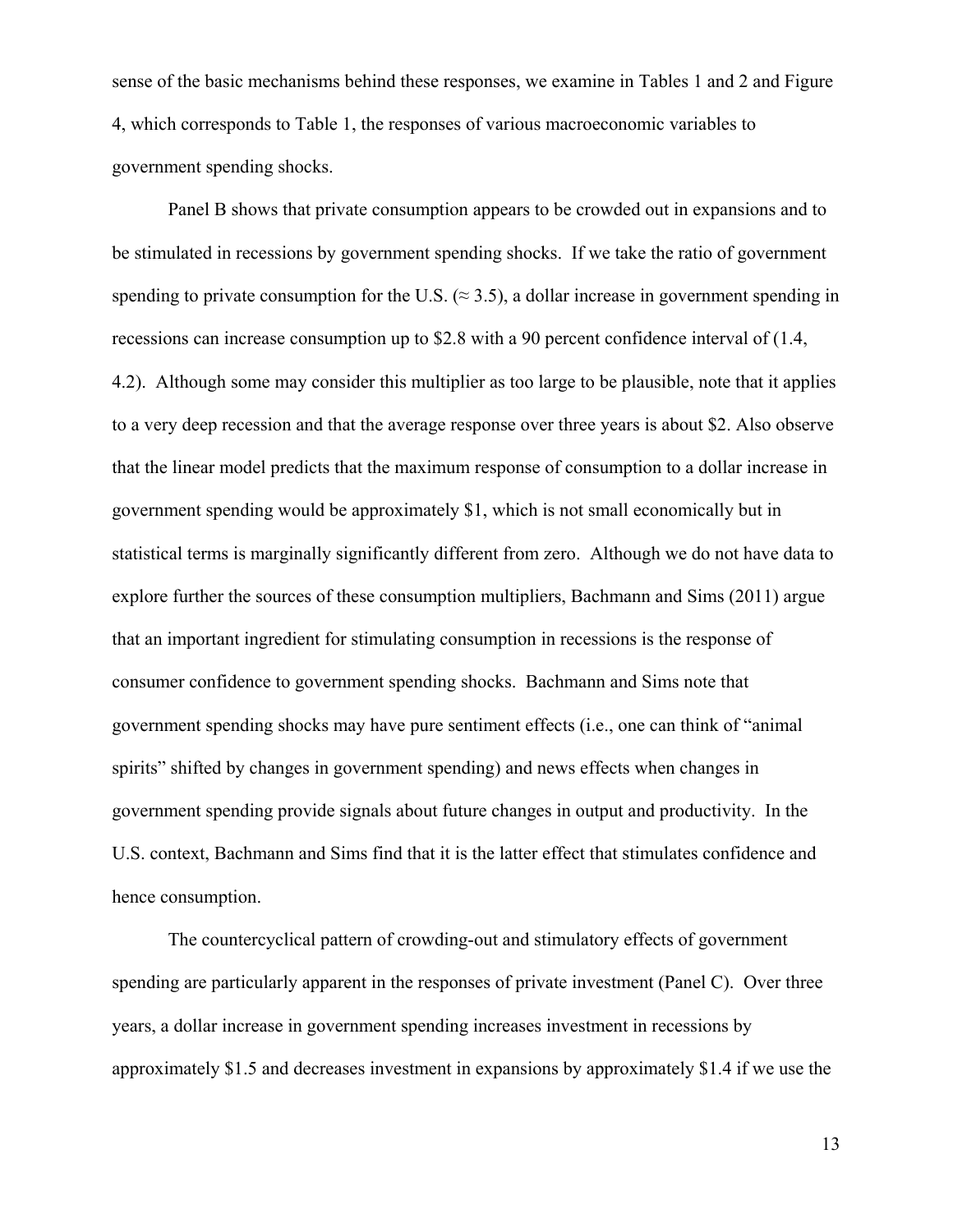ratio of private investment to government spending in the United States ( $\approx 0.8$ ). In contrast, the linear model would predict that investment does not respond to government spending shocks. Thus, imposing the same responses in recessions and expansions can mask a great deal of heterogeneity in responses over the business cycle.

Panel D, E and F show the responses of total employment, employment in the private sector, and the unemployment rate. In the recessionary regime, increased government spending leads to more total employment. This increase in employment comes to a large extent from the increase in the private sector employment. For example, after 2.5 years, total employment increases by 0.5 percent while the private employment increases by 0.9 percent in responses to a one percent increase in government spending given that the economy is in a recession. Consistent with the employment responses, the unemployment rate shrinks after a government spending shock in a recession. On the other hand, the response of employment (or the unemployment rate) to a government spending shock in an expansion is anemic at best: it is generally close to zero and not statistically different from zero.

To have a better sense of what the percentage changes mean in terms of jobs, we can use the ratio of private employment to real government spending for the U.S. ( $\approx$  49 thousands/billion) to find that a one billion dollar increase in government spending creates approximately 44 thousand jobs; the 90 percent confidence interval is fairly wide and ranges from 2 to 88 thousand jobs per a billion dollar increase in government spending. One can also interpret this magnitude as stating that it takes about 23 thousand dollars to create a job in a recession. Although it is hard to come by a comparable estimate of employment multipliers during recessions in the literature, a few recent studies use the state- or county-level variation in government spending due to fiscal stimulus in the U.S. during the 2009-2010 period to estimate how many jobs were saved or created due to the fiscal stimulus. For example, Wilson (2010)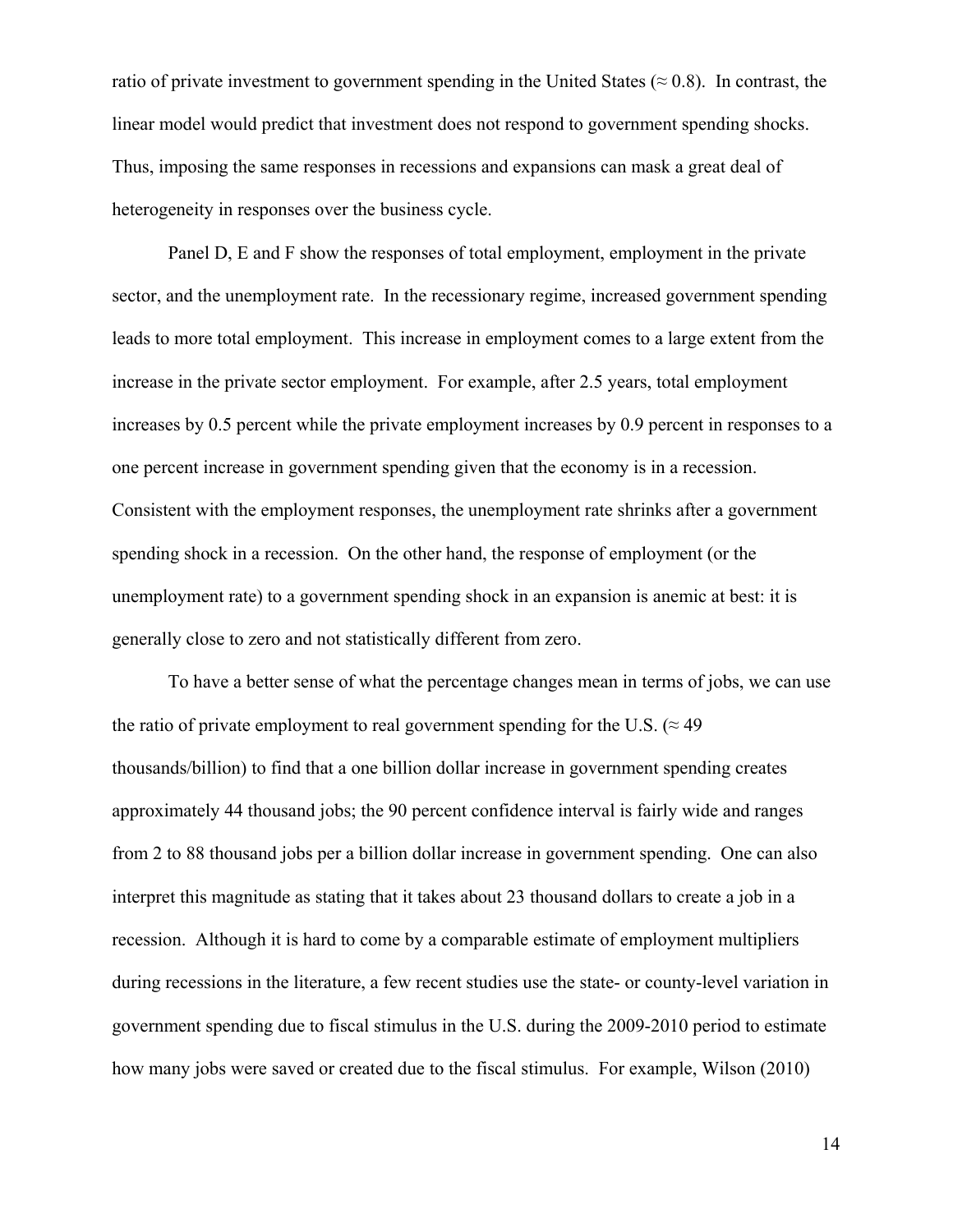reports that a billion-dollar increase in government spending raises employment by 25 thousand jobs with standard error of 9.0 thousand jobs, i.e., an incremental job costs 39.2 thousand dollars with the 90 percent confidence interval ranging between 25 and 96 thousand dollars. Chodorow-Reich et al. (2011) estimate that \$100,000 increase in spending increases employment by about 3.5 jobs with standard error of 1.7 jobs or, alternatively, an additional job costs approximately 28 thousand dollars. Thus, our estimates of employment multipliers in a recession are broadly in line with alternative estimates in this literature.<sup>5</sup>

We can get further insight into the workings of the labor market by examining the responses of real wages in expansions and recessions (Panel G). We find that real wages remain largely unchanged in response to government spending shocks when the economy is in a recession. In contrast, government spending shocks appear to spur an increase in real wages in the expansionary regime. These results taken together with the responses of employment suggest that government spending shocks are probably absorbed into higher wages in expansions and into higher employment in recessions, which is consistent with the differences in our output multipliers across regimes.

Panels H and I show the responses of real exports and real imports. By and large, we find only weak reactions of these variables to government spending shocks. Only the contemporaneous response of exports (negative) and imports (positive) are marginally significant in the recessionary regime. The pattern of the contemporaneous responses is consistent with short-term appreciation of the domestic currency, which could in turn be triggered by an increase in interest rates caused by a strengthening economy and/or the response of the monetary authorities to counteract spending shocks.

 $\overline{a}$ 

<sup>&</sup>lt;sup>5</sup> It should be kept in mind that these other recent estimates are based on cross-section variation and therefore cannot take into account the possible positive or negative spillovers that spending in one state might have on employment changes in another state.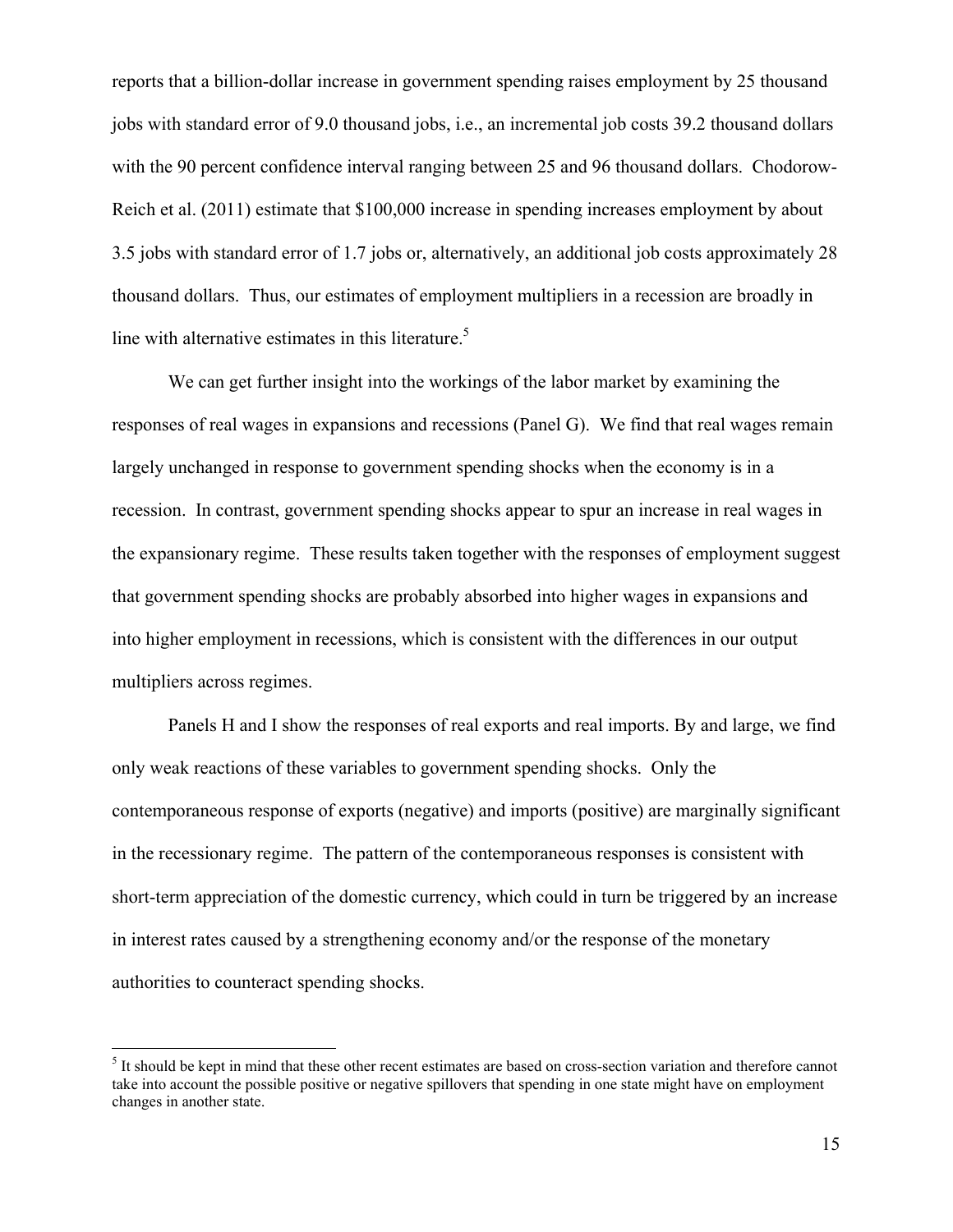Finally, Panels J and K show the response of the price level as measured by the consumer price index (CPI) and GDP deflator respectively. Generally, government spending shocks lead to inflationary contemporaneous responses in expansions and deflationary responses in recessions. At the longer horizons we cannot reject the null that the response of the price level is zero in either of the regimes. These responses are largely consistent with the idea that prices may be relatively inflexible in the short run and most of the adjustment occurs via quantities.

## *D. Robustness and sensitivity analysis*

In the baseline formulation of the empirical model, we use a moving average of the output growth rate to measure the state of the business cycle in a given economy. The key advantage of using this variable is that the growth rate of output is a coincident indicator. However, Keynesian theories rely on the notion of slack as a stock variable (e.g., how many workers are unemployed) rather than a flow variable (e.g., output growth rate or how many workers are hired or fired). Since the moving average is computed over 1.5 years and thus it is cumulative to some extent, one can interpret it as capturing output gap and thus a degree of slack in the economy. Perhaps more importantly, commonly used stock variables such as unemployment rate or CBO's potential output measure typically lag the business cycle; thus these variables may provide a wrong sense of where an economy happens to be. Indeed, a high unemployment rate can extend well into a strong expansion. In any case, one may want to verify that using more direct measures of slack yields similar results.

 Table 3 reports estimates of the output response to government spending shocks when we use alternative indicators of slack: i) the output gap computed as the deviation of log output from a trend; ii) the detrended unemployment rate; iii) the detrended log employment level; iv) the detrended change in the unemployment rate; v) the detrended change in employment. In all cases, we detrend series using the Hodrick-Prescott filter with smoothing parameter  $\lambda =$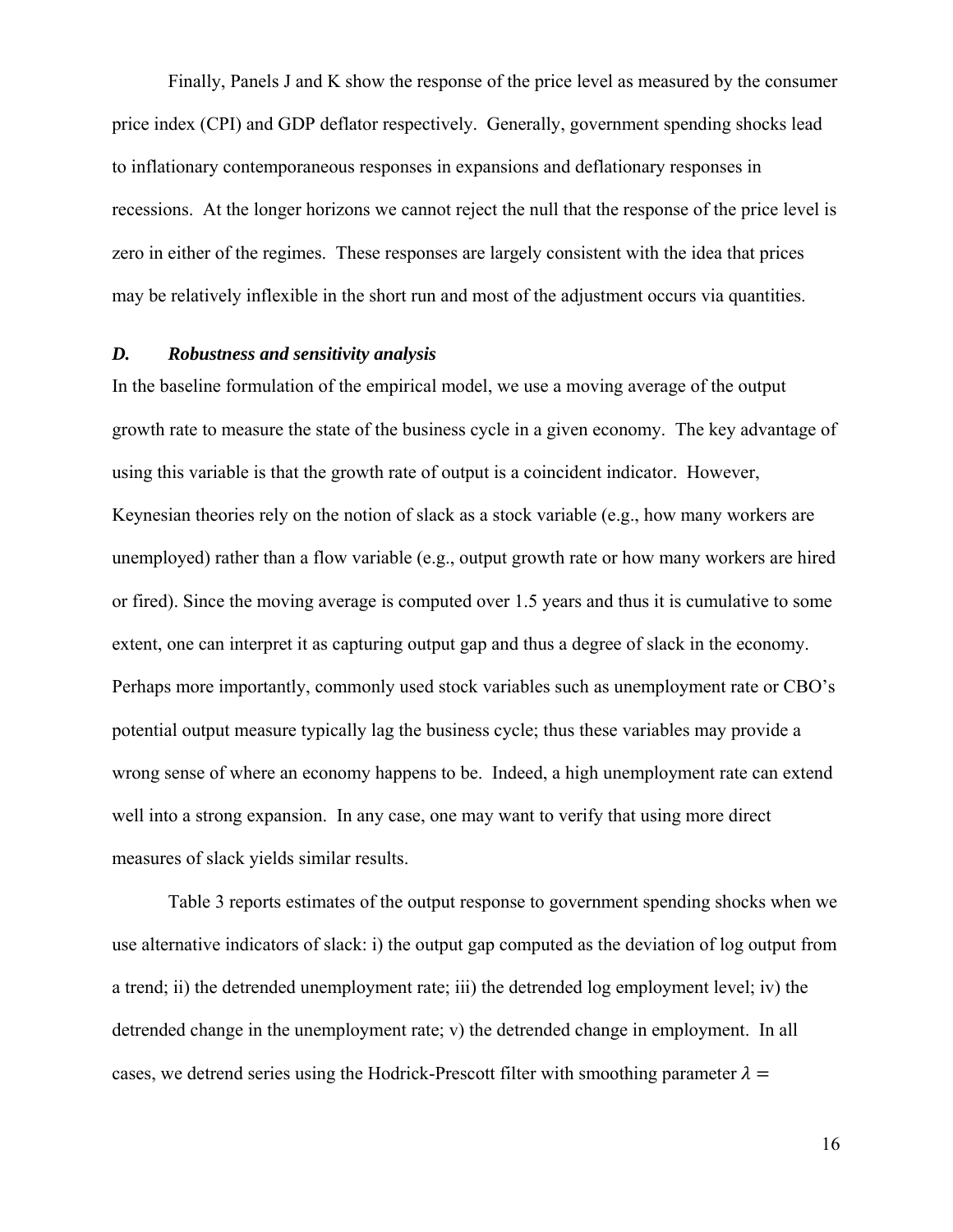10,000. 6 While the first three measures are explicitly stock variables, the last two measures are aimed to capture acceleration in an economy. Irrespective of which measure we use, the response in a recession is larger than the response in an expansion. Furthermore, we observe that the response in recession tends to be stronger when we focus on the acceleration measures of the business cycle. In other words, the response of output seems to be larger when an economy starts to contract than when it reaches a bottom. We conclude that cyclical variation in the output responses is robust across a variety of variables measuring the state of business cycle.

 Since we have significant variation in macroeconomic characteristics across countries and time, we can explore how some key characteristics are correlated with the size of government spending multipliers. We will examine four characteristics: the level of government debt (as a percent of GDP), openness to trade (mean tariff), an index of the strength of collective relations laws, and an index of labor market regulations. Our approach will be based on the following modification of equation (5):

$$
Y_{i,t+h} = \alpha_{ih} + F(z_{it})\Pi_{R,h}(L)Y_{i,t-1} + (1 - F(z_{it}))\Pi_{E,h}(L)Y_{i,t-1} + F(z_{it})\Psi_{R,h}(L)G_{i,t-1} + (1 - F(z_{it}))\Psi_{E,h}(L)G_{i,t-1} + F(z_{it})\Phi_{R,h}FE_{it}^G + (1 - F(z_{it}))\Phi_{E,h}FE_{it}^G + F(z_{it})\widetilde{\Phi}_{R,h}FE_{it}^GQ_{it} + (1 - F(z_{it}))\widetilde{\Phi}_{E,h}FE_{it}^GQ_{it} + \mu Q_{it} + u_{it}
$$
(6)

where  $Q_{it}$  is a macroeconomic dimension we would like to study. Coefficients  $\Phi_{R,h}$  and  $\Phi_{E,h}$ describe the response of *Y* to a government spending shock  $FE<sup>G</sup><sub>it</sub>$  when  $Q<sub>it</sub> = 0$  (e.g., the debt-GDP ratio is zero), while  $(\Phi_{R,h} + \tilde{\Phi}_{R,h})$  and  $(\Phi_{E,h} + \tilde{\Phi}_{E,h})$  describe the response of *Y* to a government spending shock  $FE_{it}^G$  when  $Q_{it} = 1$  (e.g., the debt-GDP ratio is 1). Likewise, we estimate the linear analogue of specification (6) as follows:

 $\overline{a}$ 

<sup>&</sup>lt;sup>6</sup> We prefer this value of the smoothing parameter to  $\lambda = 400$ , which is a more conventional value in the literature for semi-annual data, because a larger value ensures that the trend in the Hodrick-Prescott filter does not follow cyclical fluctuations in the series. For example, with  $\lambda = 400$ , the Great Recession does not look like a deep contraction, as the trend significantly falls along with the actual output. In contrast,  $\lambda = 10,000$  does not produce this counterintuitive result. In any case, our qualitative and, to a large extent, quantitative results are insensitive to the choice of  $\lambda$ .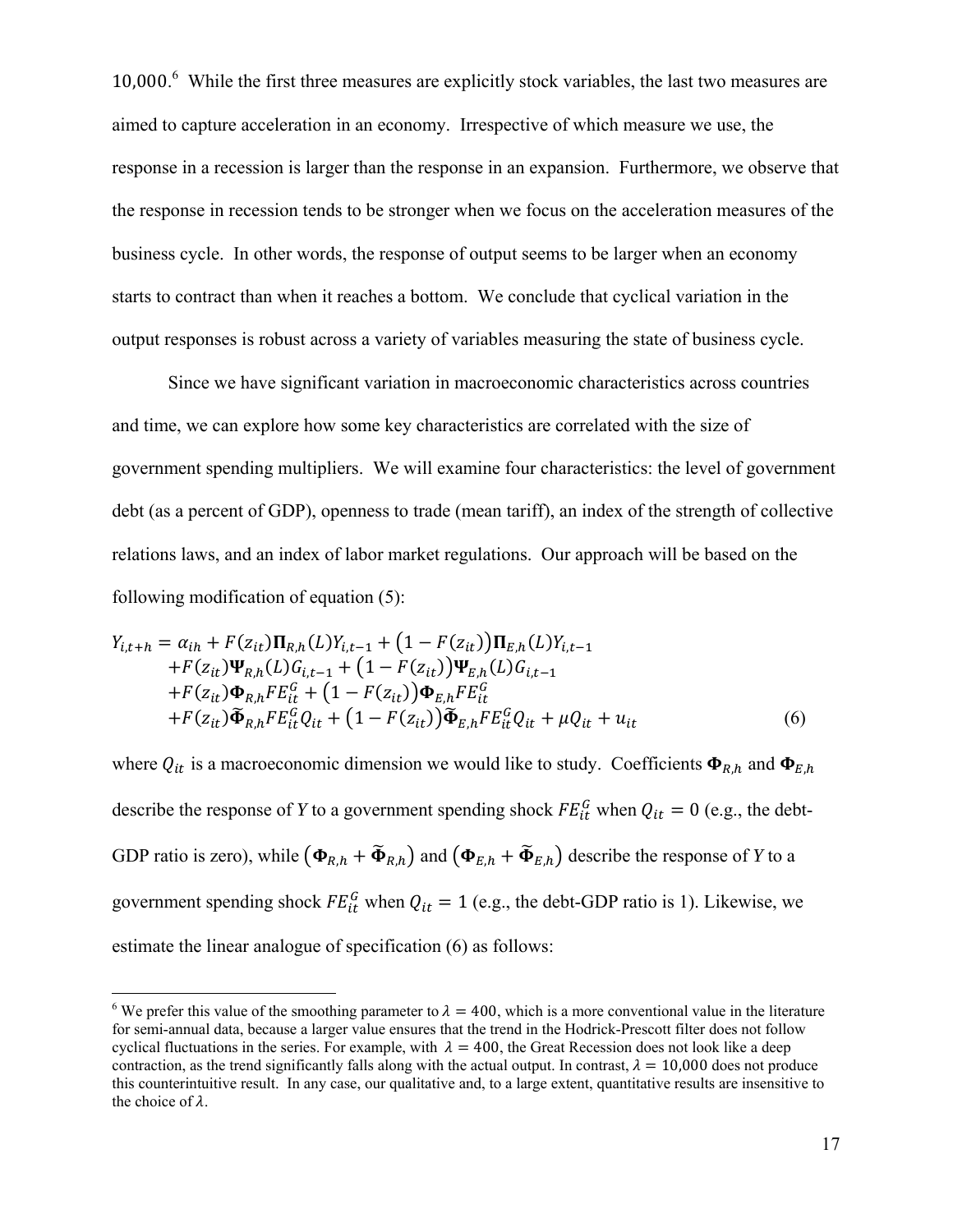$Y_{i,t+h} = \alpha_{ih} + \Pi_{Lin,h}(L)Y_{i,t-1} + \Psi_{Lin,h}(L)G_{i,t-1} + \Phi_{Lin,h}FE_{it}^G + \tilde{\Phi}_{Lin,h}FE_{it}^GQ_{it} + u_{it}$  (6') Table 4 reports mean responses for  $\Phi_{R,h}$ ,  $\Phi_{E,h}$ ,  $\Phi_{Lin}$ , and  $(\Phi_{R,h} + \widetilde{\Phi}_{R,h})$ ,  $(\Phi_{E,h} + \widetilde{\Phi}_{E,h})$ ,  $(\boldsymbol{\Phi}_{\text{Lin},h} + \boldsymbol{\tilde{\Phi}}_{\text{Lin},h})$  over the three year horizon.<sup>7</sup>

 Consistent with Perotti (1999) and others, we find that large government debt reduces the response of output to government spending shocks. Specifically, when the level of debt is equal to zero and an economy is in a recession, a one percent increase in government spending raises output by approximately 0.73 percent over the course of three years. In contrast, if the level of debt is 100 percent of GDP, then the response of output in a recession is just 0.09 percent. Furthermore, the cyclical variation in the size of the output multiplier vanishes as the level of debt approaches 100 percent.

 Ilzetzki et al. (2010) report that the government spending multiplier is larger in closed economies than in open economies, which is consistent with textbook macroeconomics. Thus, one may have predicted that closed economies are more likely to have larger multipliers than open economies, but we do not find evidence for this prediction. We find that the size of tariffs does appear to be correlated with the size of the government spending multipliers. <sup>8</sup> Two observations may help to reconcile this somewhat surprising result. First, the strength of the government spending multiplier depends on the exchange rate regime (floating vs. fixed, capital controls, etc.) in a country. Thus, one may need a more sophisticated set of controls to differentiate how various aspects of international flows of goods and capital influence the size of the multiplier. Second, small open economies with low tariffs (e.g., Belgium) are also more likely to run large fiscal deficits and to accumulate large government debt. To the extent high levels of government debt decrease the size of the fiscal multipliers, one may find that open

 $\overline{a}$ 

<sup>&</sup>lt;sup>7</sup> We find similar results when all characteristics are included simultaneously.

 $8$  We find similar results for alternative measures of openness, e.g. (export + import)/GDP.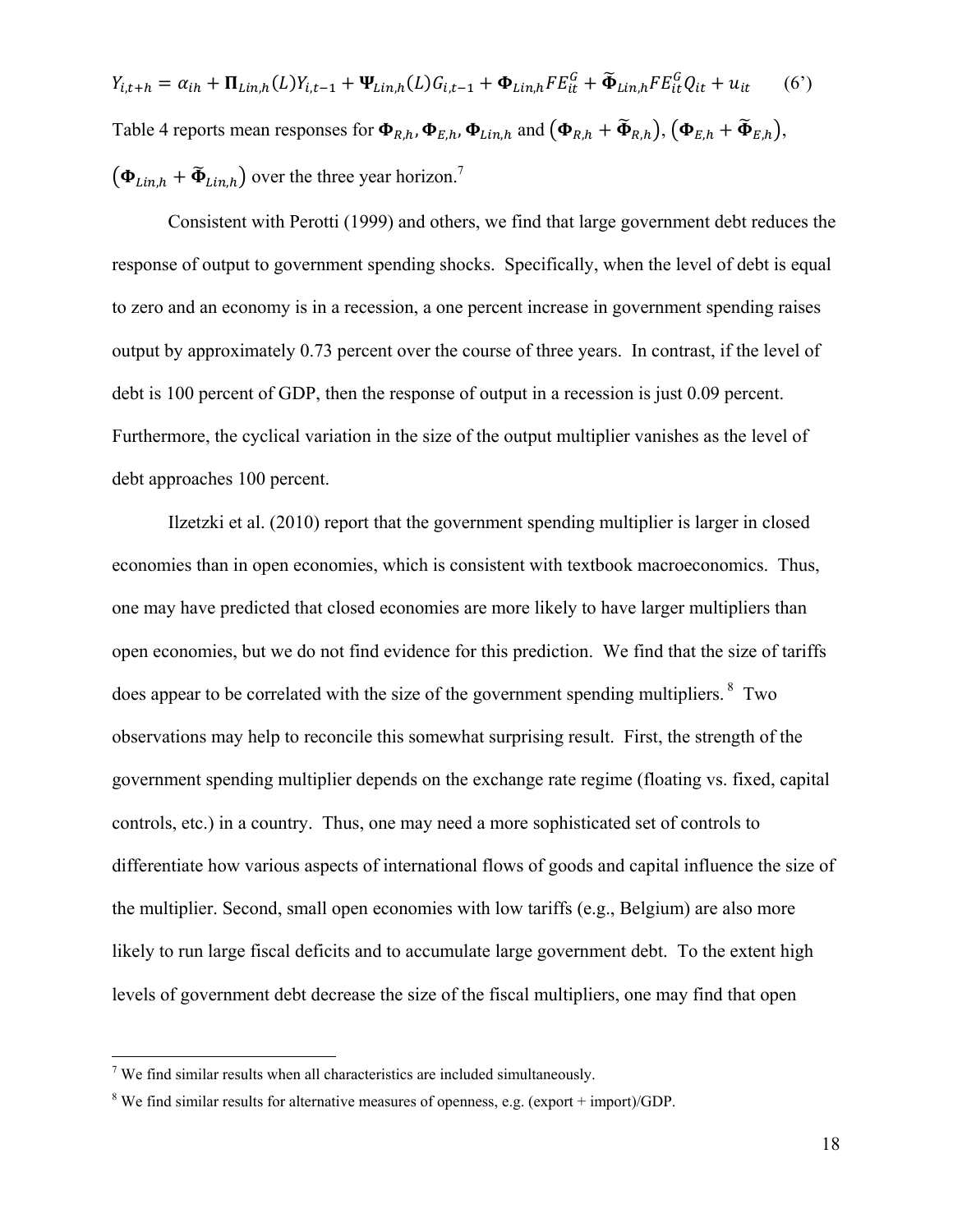economies have lower multipliers. Indeed, we find (not shown) that controlling for government debt tends to move the variation in the right direction although it does not resolve the puzzle completely. Thus, a positive correlation between openness and the size of the fiscal multiplier in a recession may be driven by an omitted variable.

One may also expect that a high rigidity of labor markets is likely to lead to more rigid wages and hence amplified responses of output to demand shocks (e.g., Cole and Ohanian (2004), Gorodnichenko, Mendoza and Tesar (2009)). We use two measures of labor market rigidities constructed in Botero et al.'s (2004). The first is an index of protection of labor relations. This index aggregates various dimensions of union strength such as legislative rights to establish unions, to organize strikes, and to collectively bargain. The second index, which we call "labor market regulation," measures how easy it is to fire/hire workers, to increase/decrease hours of work, and to engage in alternative labor contracts (mainly use temporary and part-time workers). We find that as the rigidity in the labor market rises (i.e., either index increases), the output response in recession increases and the cyclical variation in the fiscal multiplier becomes more pronounced. This pattern is consistent with the view that more rigid labor markets can result in enhanced effectiveness of government spending shocks to stimulate output during a downturn.

Overall, we find that variation in the size of the fiscal multiplier is consistent with basic predictions of macroeconomic theory although one should be careful in interpreting the results. Some correlations between macroeconomic dimensions and the size of the fiscal multiplier may be driven by omitted variables. One may also need a more nuanced view on what determines the size of fiscal multipliers.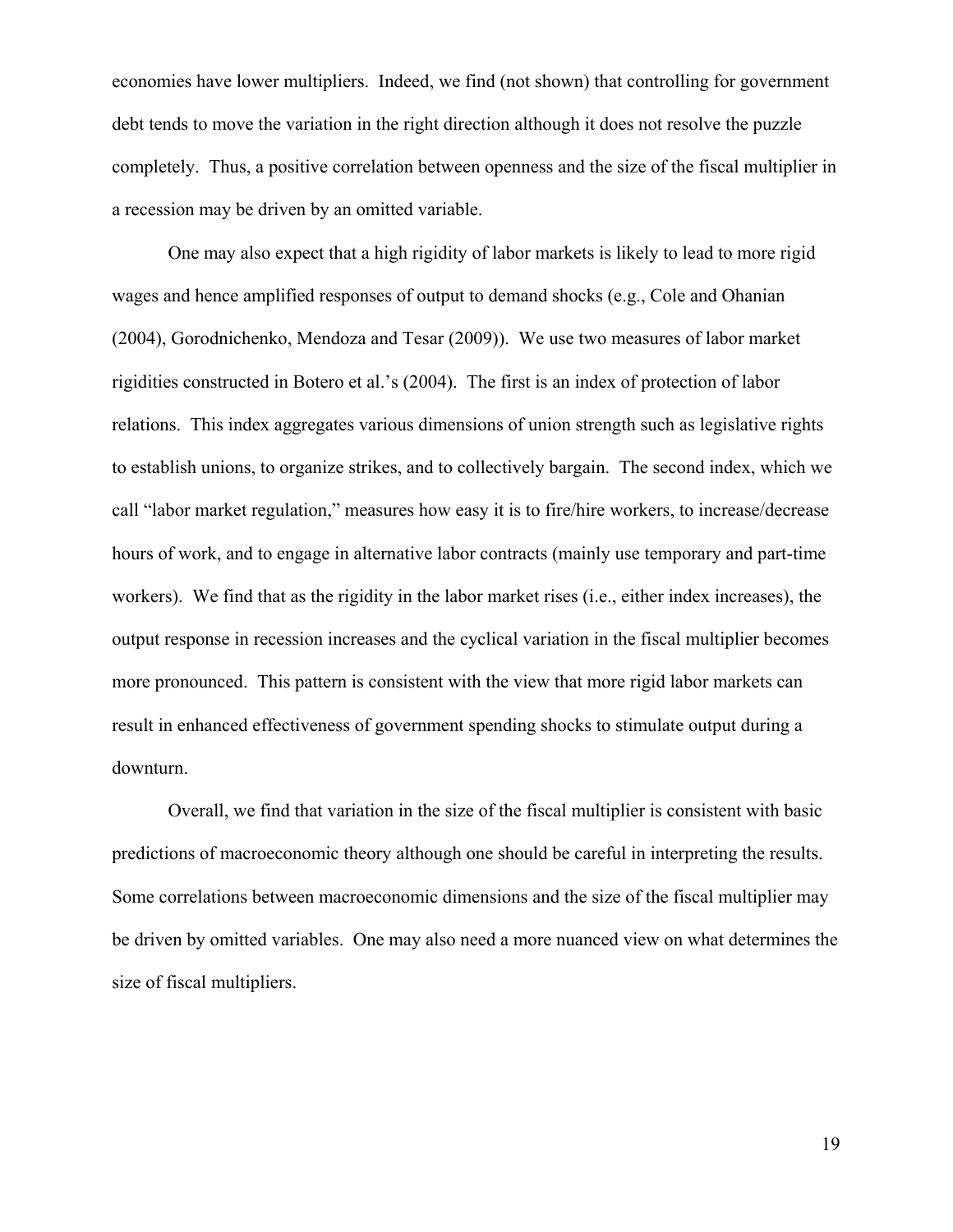## *E. Discussion*

In general, the responses we estimate for key macroeconomic variables are remarkably consistent with the Keynesian view that the size of spending multipliers should vary over the business cycle with fiscal policy being more effective (i.e., larger multipliers) in recessions than in expansions. Interestingly, Gali et al. (2007) argue that new Keynesian models are typically unable to generate an increase in private consumption after a government spending shock. Furthermore, spending multipliers rarely exceed one even in new Keynesian models. In many respects, new Keynesian models are similar to neoclassical models that emphasize crowding out of private consumption by increased government spending. Recently, Woodford (2011) and Christiano et al. (2011) showed theoretically in new Keynesian models that government spending shocks can have large multipliers when zero lower bound (ZLB) on nominal interest rates is binding. Using high-frequency data on interest, inflation and exchange rates, Wieland (2011) provides some empirical support for the spending multipliers to exceed one when there is a binding ZLB. However, the upper bound on multipliers found by Wieland is typically about 1.5, which is considerably smaller than suggested by the theoretical results of Woodford (2011) and Christiano et al. (2011). Furthermore, binding ZLB episodes during recessions have been very rare in modern history and thus it is hard to extend this argument more generally to recessions.

The discrepancy between the old and new Keynesian views on the effects of government spending shocks is striking. We conjecture that in part this discrepancy stems from the fact that the notion of slack is largely absent from the new Keynesian models. Indeed, despite having some frictions, new Keynesian models effectively impose clearing factor and product markets and thus there is no spare capacity (or slack) in these model economies. In contrast, old Keynesian models emphasized that markets may not clear at all times and especially in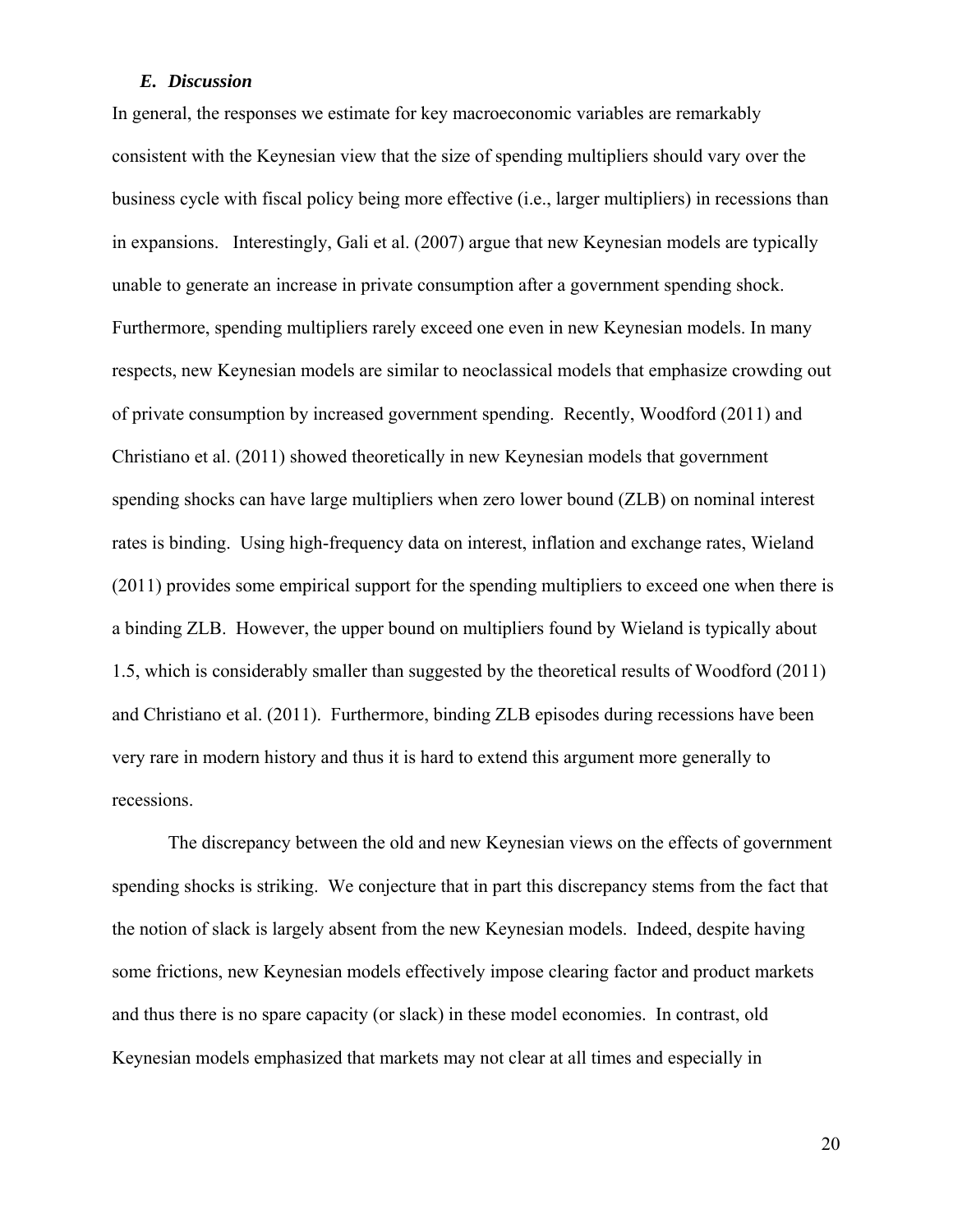recessions so that crowding out of private consumption or investment by government spending increases in recession can be minimal.

## **5. Concluding remarks**

During the Great Recession, countries around the world adopted expansionary fiscal policies aimed at counteracting the large negative shocks to their economies. These actions occurred in spite of skepticism among many economists about the potential of fiscal policy to stimulate economic activity. In the United States, at least, the stage for this active course for fiscal policy was already set by earlier policy developments, which showed a marked increase in fiscal policy activism earlier in the decade (Auerbach and Gale, 2009).

The results in this paper and those in our earlier one suggest that fiscal policy activism may indeed be effective at stimulating output during a deep recession, and that the potential negative side effects of fiscal stimulus, such as increased inflation, are also less likely under these circumstances. These empirical results call into question the results from the new Keynesian literature, which suggests that shocks to government spending, even when increasing output, will crowd out private economic activity. While there has been some recent progress providing a rationale for large multipliers when economies confront a binding zero lower bound on interest rates, our findings apply to more general recessionary conditions, and thus present a challenge for the development of new models that, like the simple traditional Keynesian model, can encompass positive fiscal multipliers for private activity.

#### **References**

- Auerbach, Alan J., and William G. Gale, 2009. "Activist Fiscal Policy to Stabilize Economic Activity." Paper presented at the Federal Reserve Bank of Kansas City conference on Financial Stability and Macroeconomic Policy, held August 20–22, 2009.
- Auerbach, Alan, and Yuriy Gorodnichenko, 2011. "Measuring the Output Responses to Fiscal Policy," forthcoming in *American Economic Journal: Economic Policy*.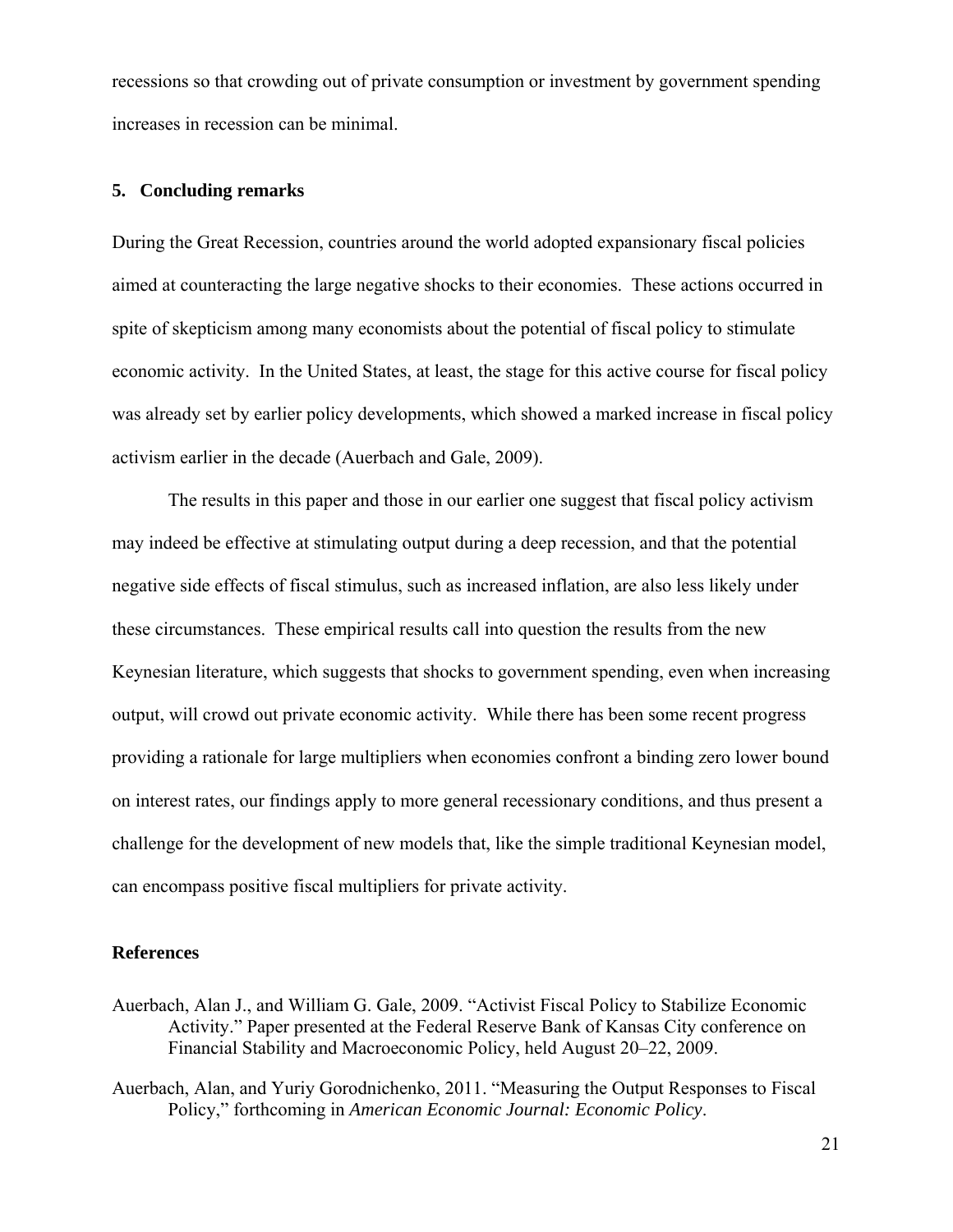- Bachmann, Ruediger, and Eric Sims, 2011. "Confidence and the Transmission of Government Spending Shocks," manuscript.
- Blanchard, Olivier, and Roberto Perotti, 2002. "An Empirical Characterization of the Dynamic Effects of Changes in Government Spending and Taxes on Output," *Quarterly Journal of Economics* 117(4), 1329-1368.
- Botero, Juan, Simeon Djankov, Rafael La Porta, Florencio Lopez-de-Silanes, Andrei Shleifer, 2004. "The regulation of labor," *Quarterly Journal of Economics* 119 (4), 1339-1382.
- Chodorow-Reich, Gabriel, Laura Feiveson, Zachary Liscow, and William Woolston, 2011. "Does State Fiscal Relief During Recessions Increase Employment? Evidence from the American Recovery and Reinvestment Act," manuscript.
- Christiano, Lawrence, Martin Eichenbaum, and Sergio Rebelo. 2011. "When is the government spending multiplier large?" *Journal of Political Economy* 119(1), 78-121.
- Cole, Harold, and Lee Ohanian, 2004. "New deal policies and the persistence of the great depression: A general equilibrium analysis," *Journal of Political Economy* 112(4), 779- 816.
- Driscoll, J.C., A.C. Kraay, 1998. "Consistent Covariance Matrix Estimation With Spatially Dependent Panel Data," *Review of Economics and Statistics* 80(4), 549-560.
- Gali, Jordi, David Lopez-Salido, and Javier Valles, 2007. "Understanding the Effects of Government Spending on Consumption," Journal of the European Economic Association, 5, 227–270.
- Gorodnichenko, Yuriy, Enrique Mendoza and Linda Tesar, 2009. "The Finnish Great Depression: From Russia with love," forthcoming in *American Economic Review*.
- Ilzetzki, Ethan, Enrique G. Mendoza, and Carlos A. Végh, 2010. "How Big (Small?) are Fiscal Multipliers?" NBER Working Papers 16479.
- Jorda, Oscar, 2005. "Estimation and Inference of Impulse Responses by Local Projections," *American Economic Review* 95(1), 161-182.
- Lenain, Patrick, 2002. "What is the track record of OECD Economic Projections?" OECD.
- Ramey, Valerie A. 2011. "Identifying Government Spending Shocks: It's All in the Timing," *Quarterly Journal of Economics* 126(1): 1-50.
- Shoag, Daniel (2010), "The Impact of Government Spending Shocks: Evidence on the Multiplier from State Pension Plan Returns," manuscript.
- Stock, James, and Mark Watson, 2007. "Why Has U.S. Inflation Become Harder to Forecast?" *Journal of Money, Banking and Credit* 39(1), 3-33.
- Vogel, Lukas, 2007. "How Do the OECD Growth Projections for the G7 Economies Perform? A Post-Mortem," OECD Working Paper No. 573.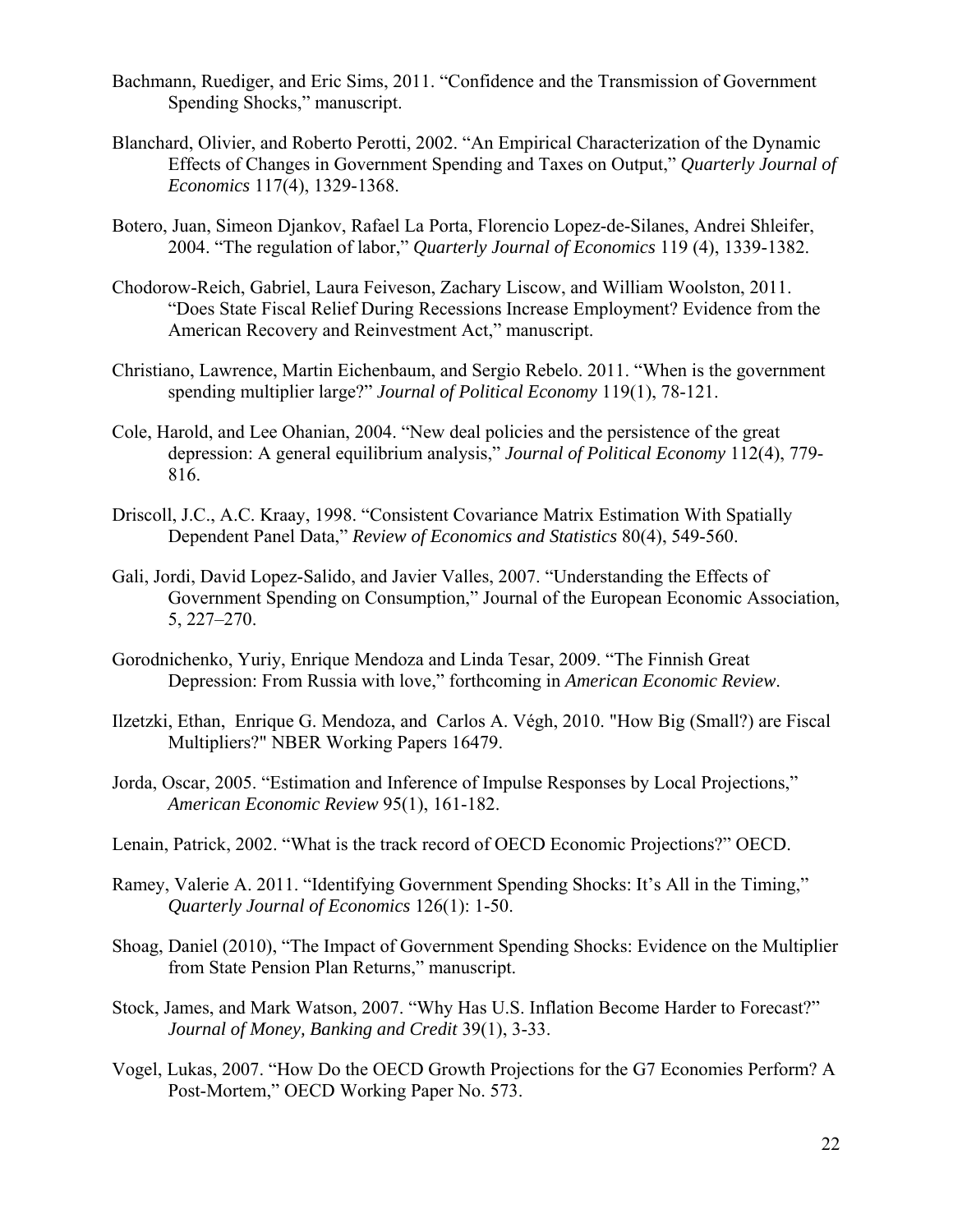- Wieland, Johannes, 2011. "Fiscal Multipliers in the Liquidity Trap: International Theory and Evidence," manuscript.
- Wilson , Daniel J., 2010. "Fiscal spending multipliers: evidence from the 2009 American Recovery and Reinvestment Act," Working Paper Series 2010-17, Federal Reserve Bank of San Francisco.
- Woodford, Michael. 2011. "Simple Analytics of the Government Expenditure Multiplier." *American Economic Journal: Macroeconomics* 3(1): 1-35.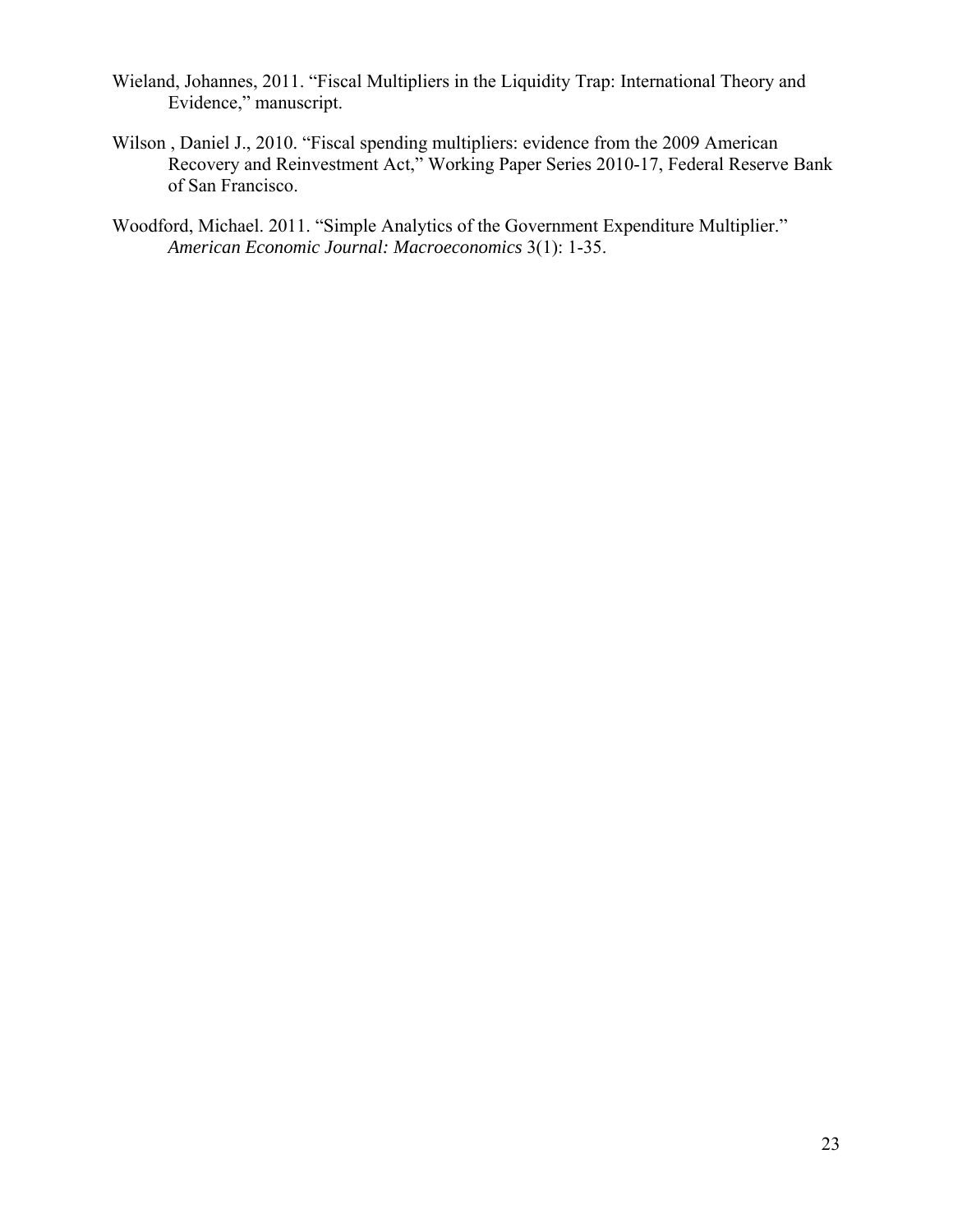Figure 1. Comparison of impulse responses from VAR and direct projection



Panel A: Full sample, 1960-2010.



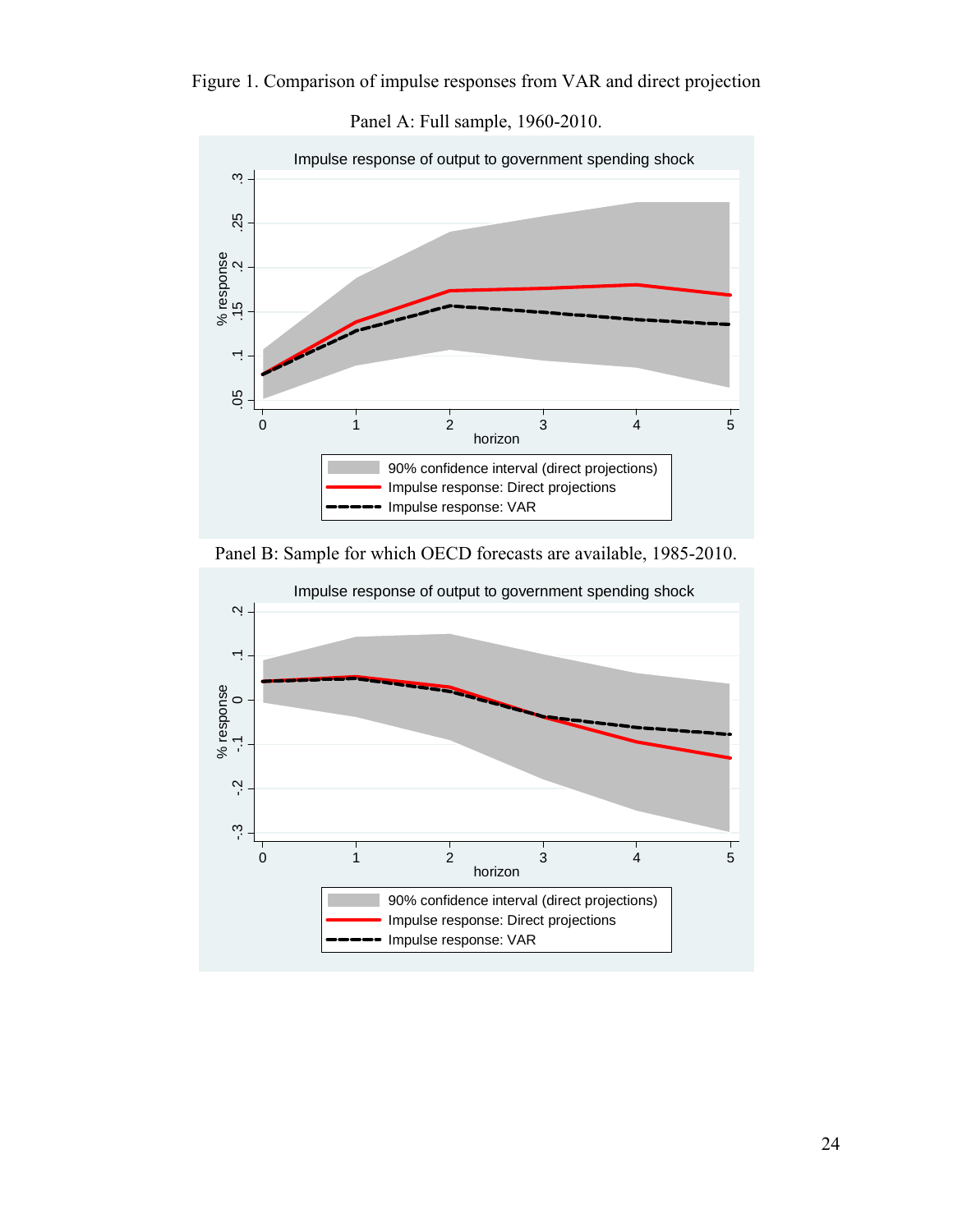

**Figure 2. Predictability of VAR shocks to government spending** 

Note: Correlation is 0.36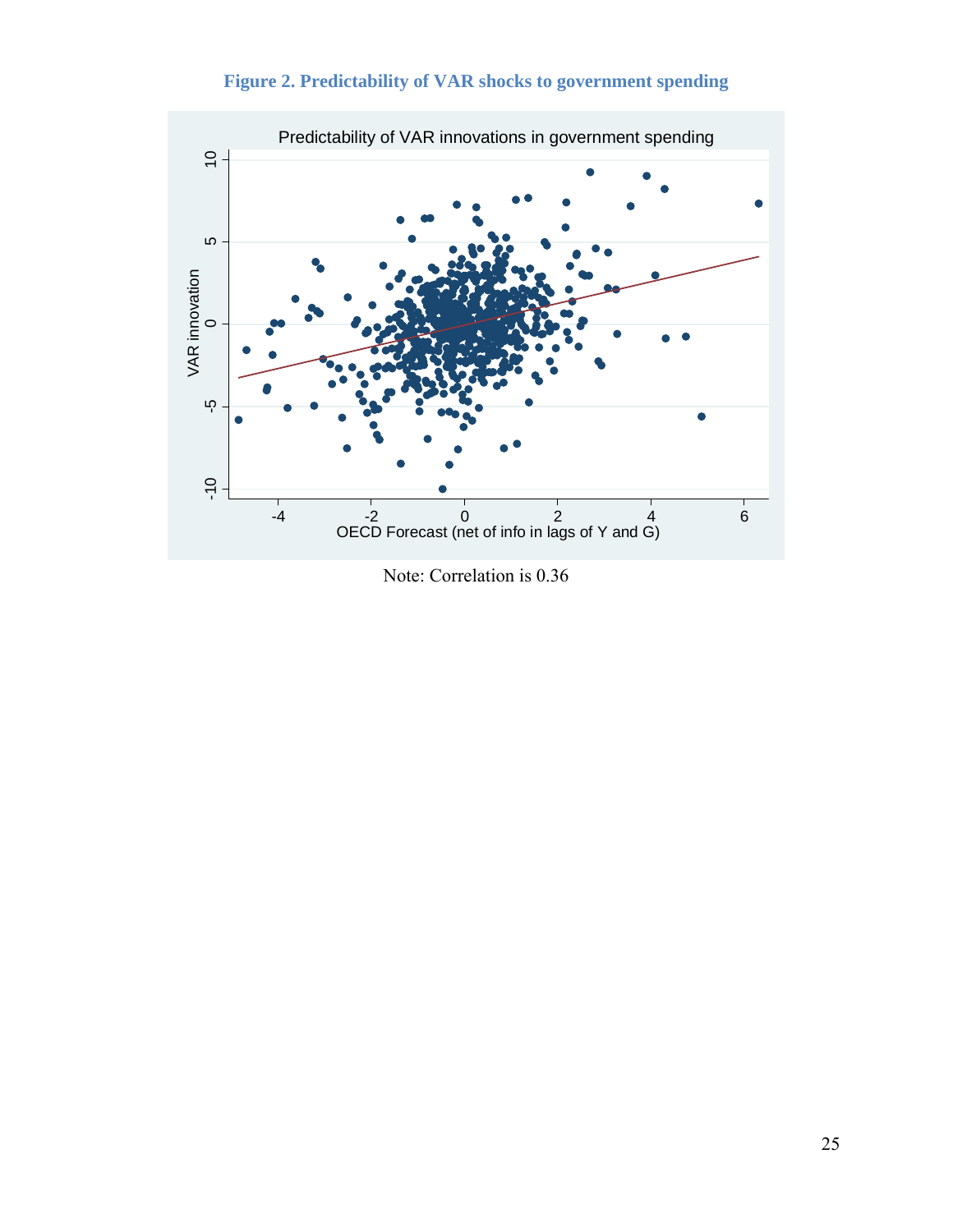

**Figure 3. Time series of government spending shocks for selected countries.**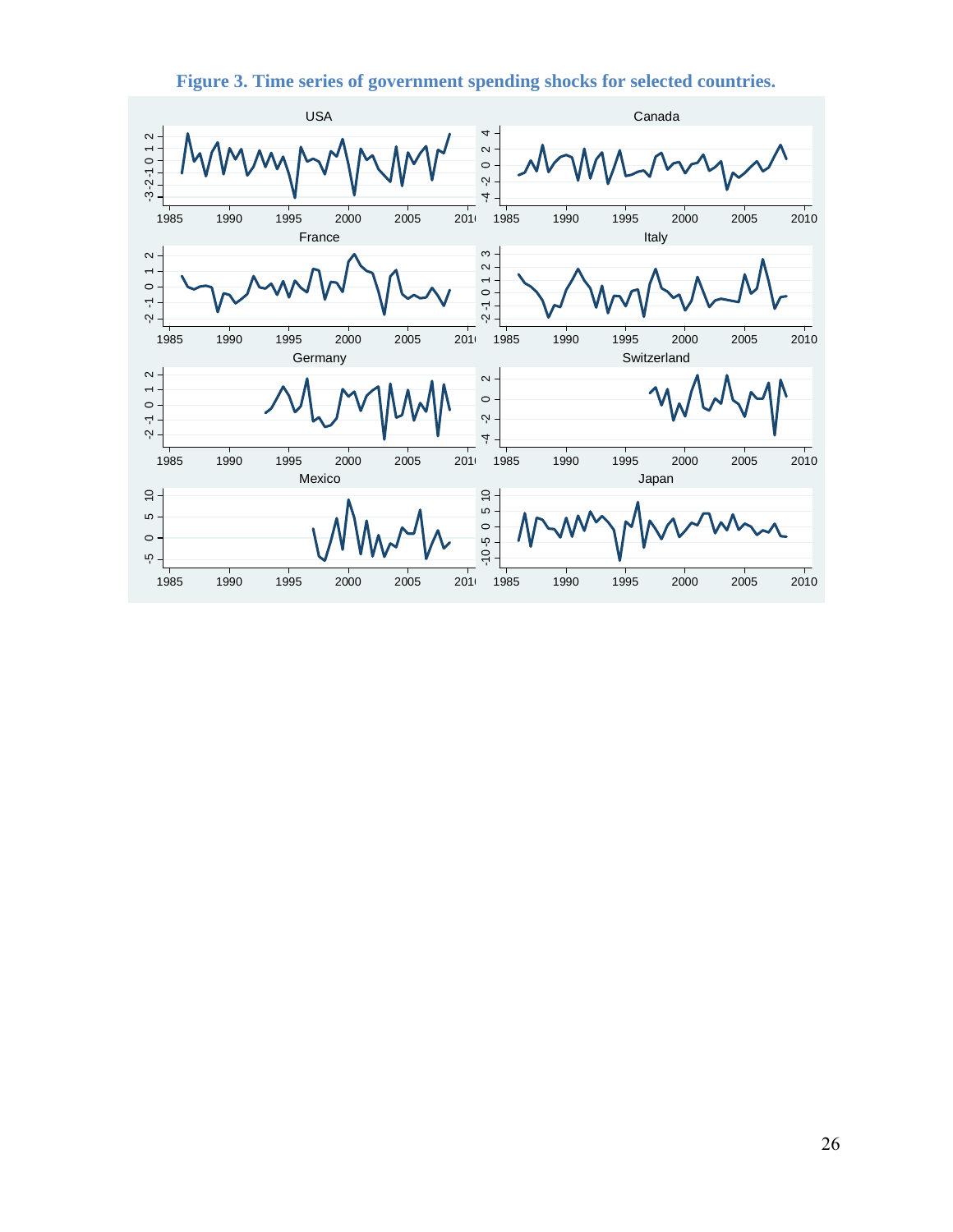## **Figure 4. State-dependent vs. Linear responses**





#### **Panel B. Private consumption**

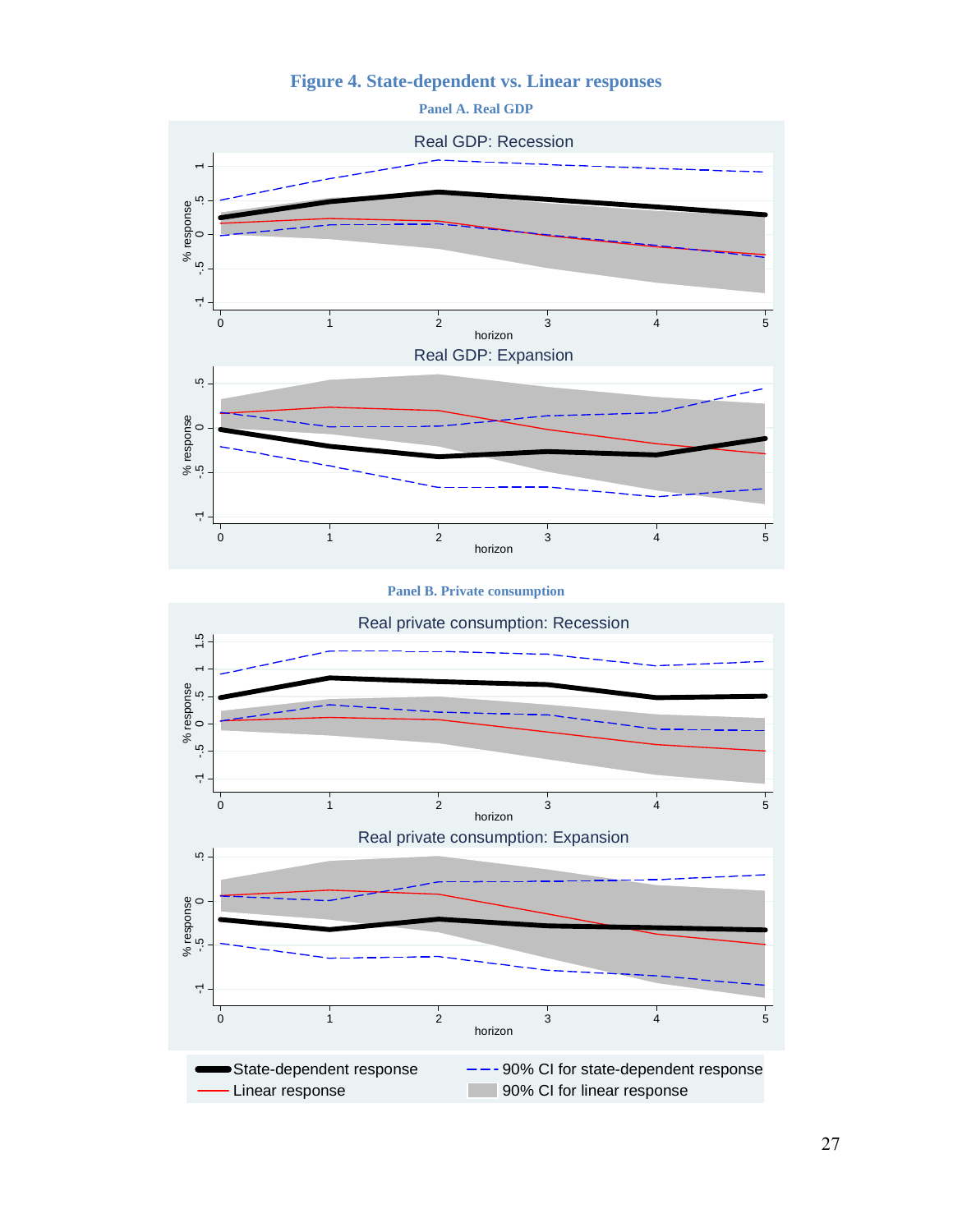**Panel C. Private investment** 



#### **Panel D. Total employment**

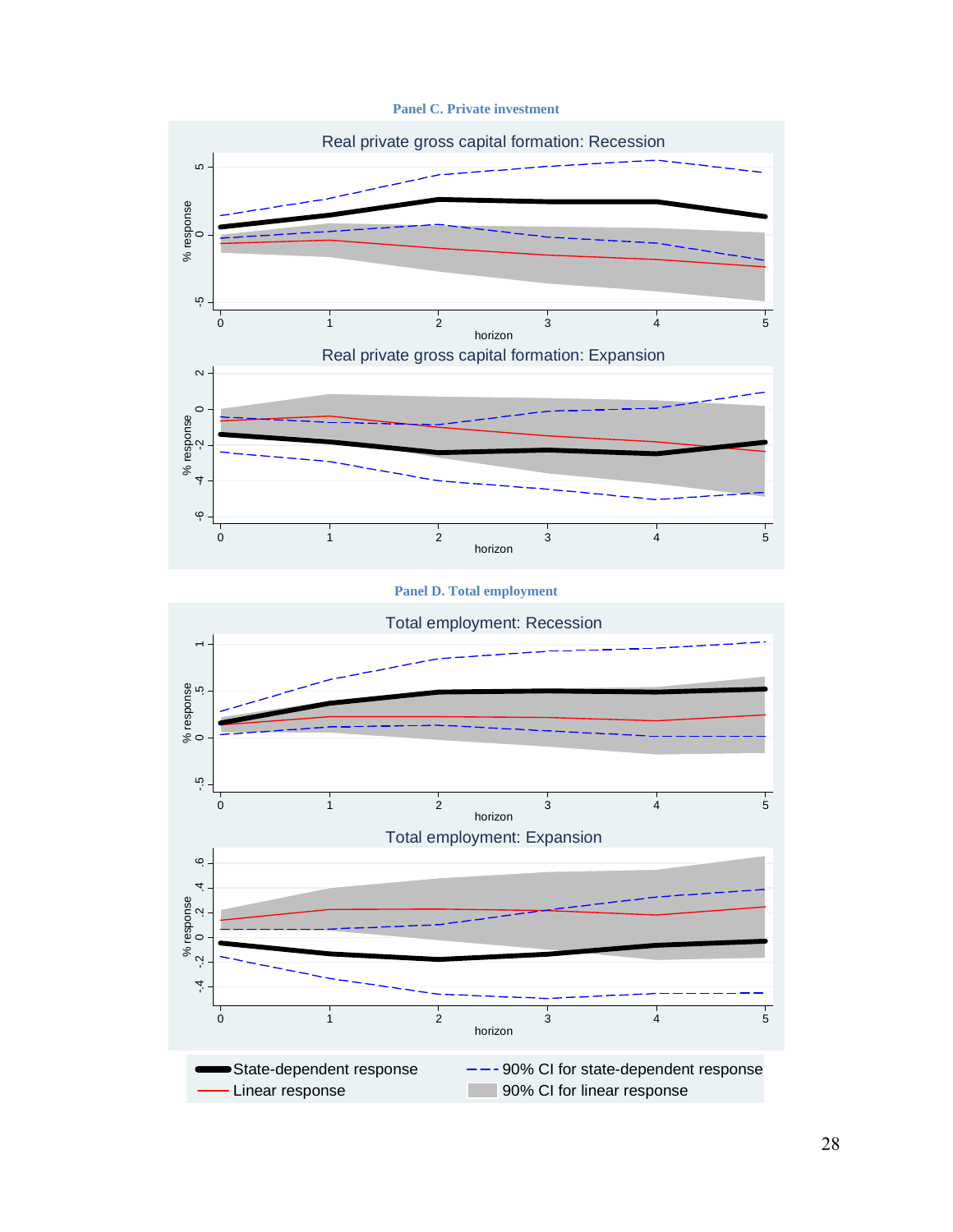**Panel E. Private sector employment** 



#### **Panel F. Unemployment rate**

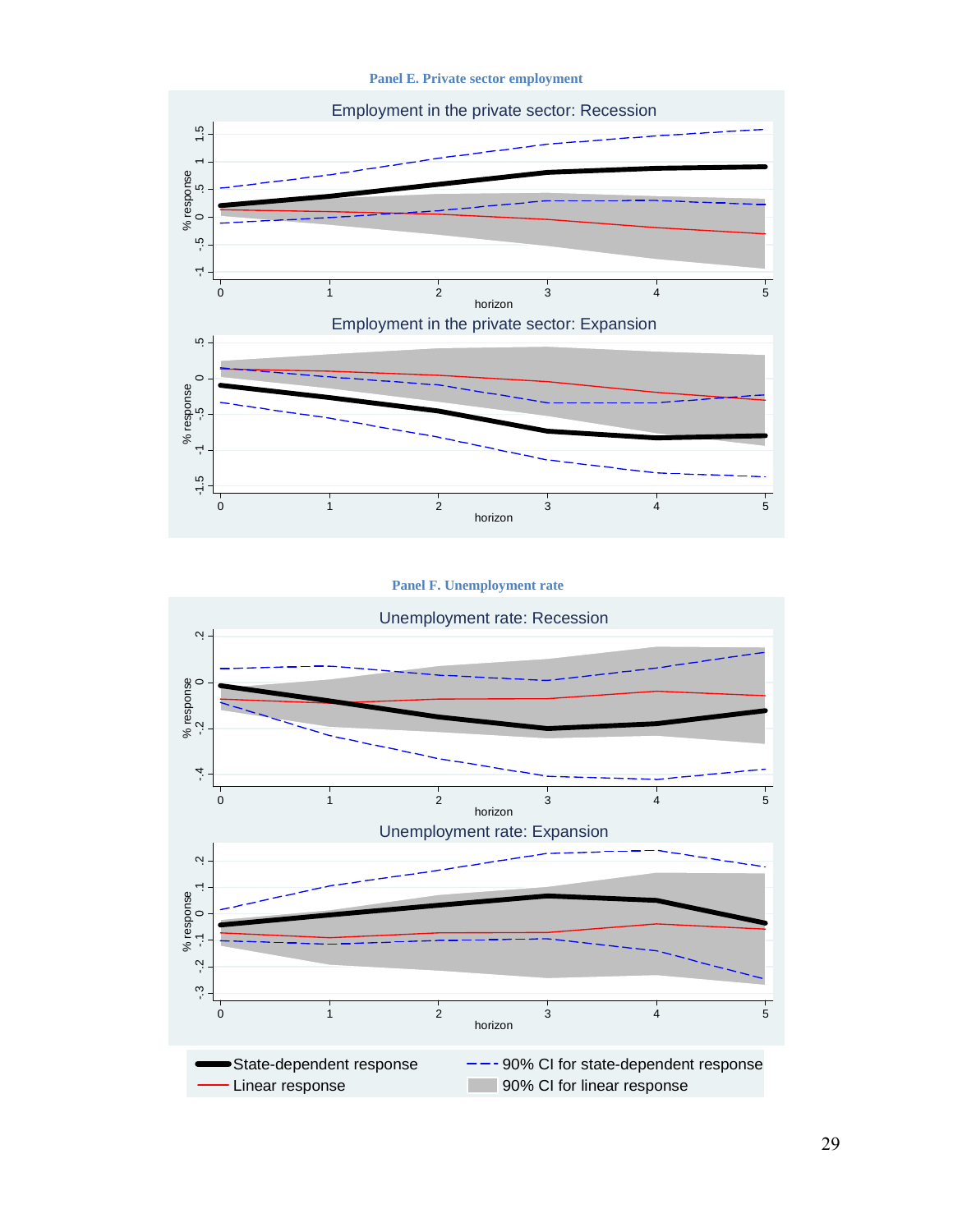**Panel G. Real compensation rate of the private sector** 



**Panel H. Real exports** 

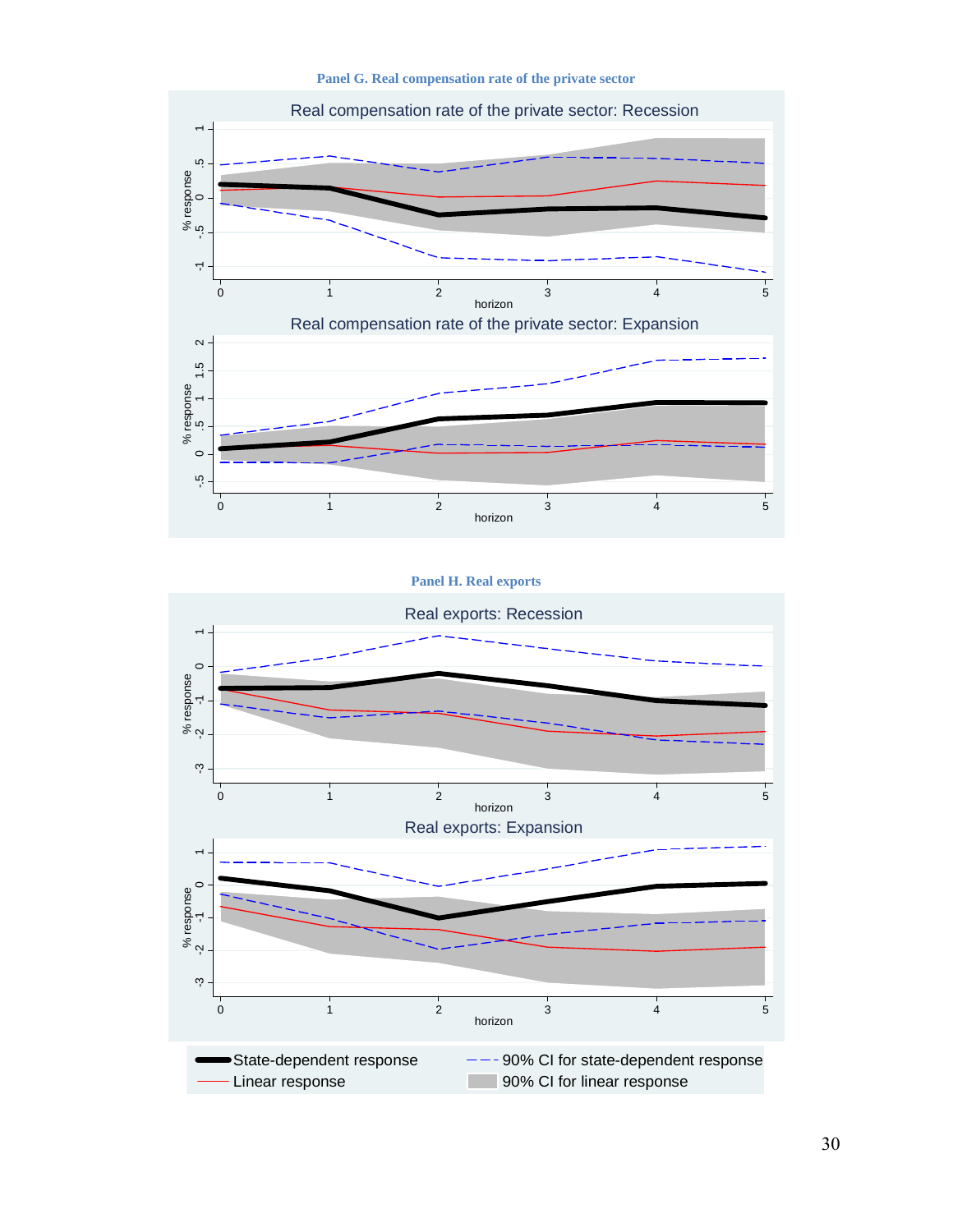**Panel I. Real imports** 



#### **Panel J. Consumer price index**

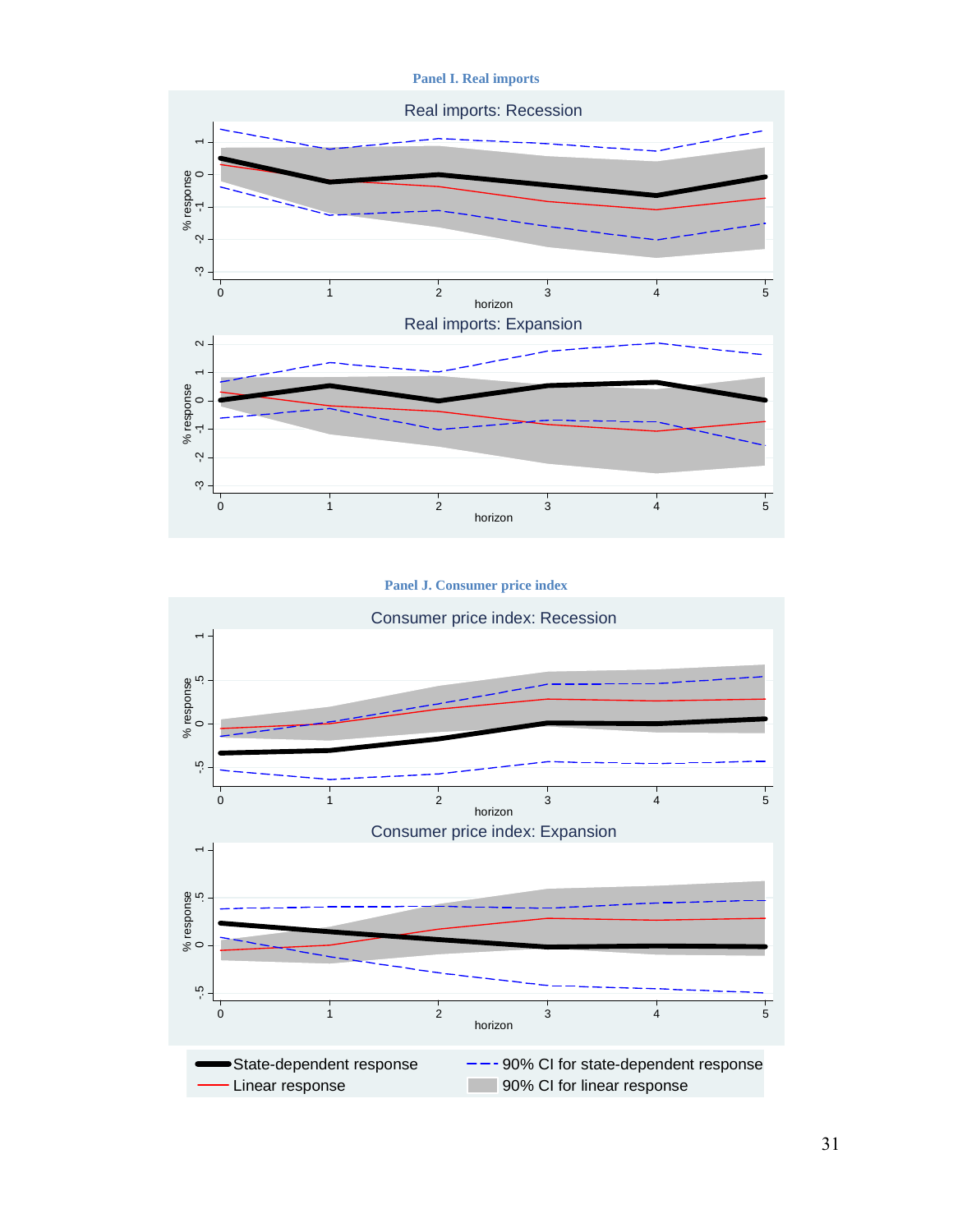

Notes: Each panel reports impulse responses for the linear model (5') and the state-dependent model (5) to an unanticipated one-percent government spending shock.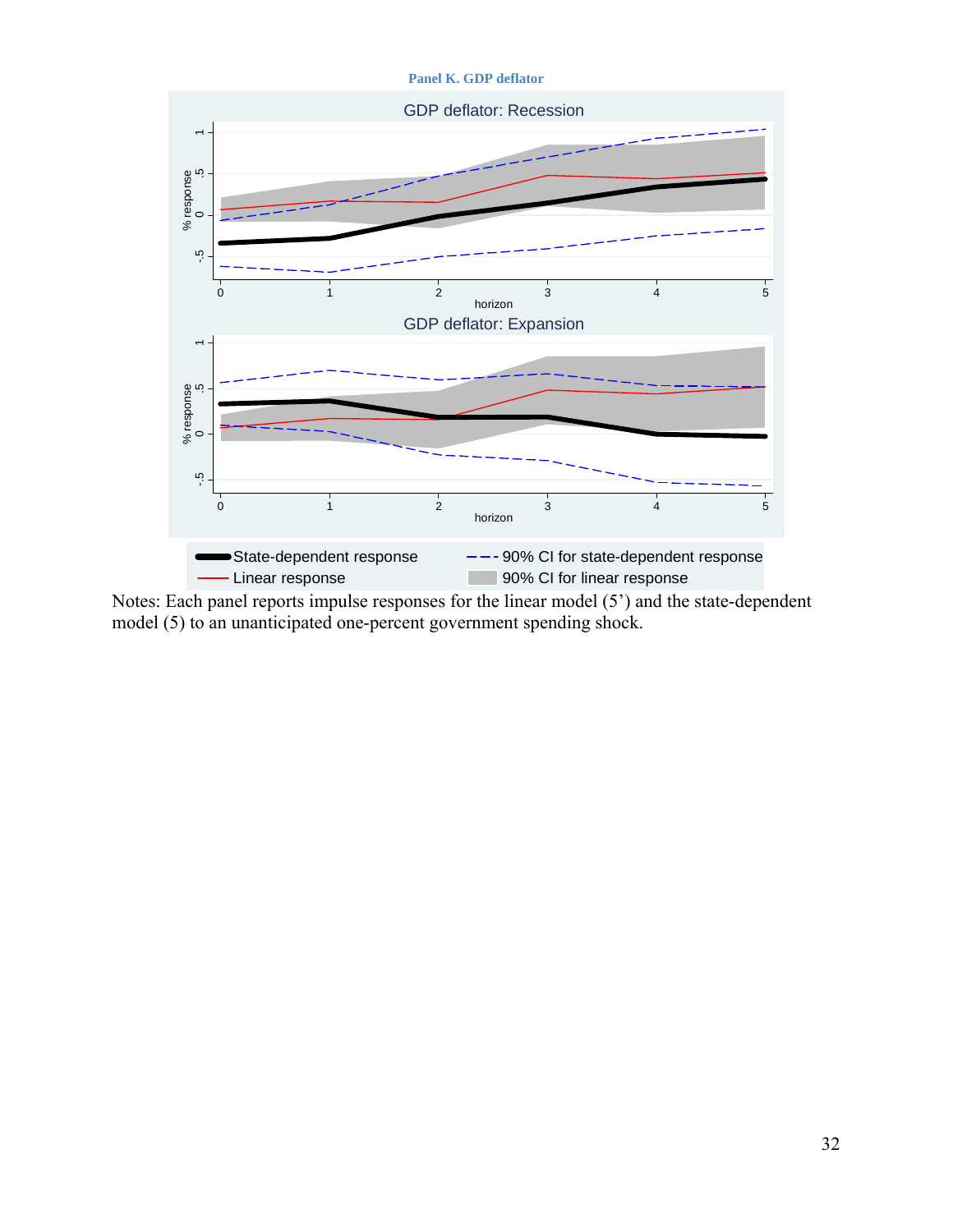|                                                        | Mean response                                    |                                                 |                                                   |                             | Max response               |                              |  |  |
|--------------------------------------------------------|--------------------------------------------------|-------------------------------------------------|---------------------------------------------------|-----------------------------|----------------------------|------------------------------|--|--|
|                                                        | Recession                                        | Expansion                                       | Linear                                            | Recession                   | Expansion                  | Linear                       |  |  |
|                                                        | $\frac{1}{1+H} \sum_{h=0}^H \mathbf{\Phi}_{R,h}$ | $\frac{1}{1+H}\sum_{h=0}^H \mathbf{\Phi}_{E,h}$ | $\frac{1}{1+H}\sum_{h=0}^H \mathbf{\Phi}_{Lin,h}$ | $max$ $\Phi$ <sub>R.h</sub> | $\max \mathbf{\Phi}_{E,h}$ | $\max \mathbf{\Phi}_{Lin,h}$ |  |  |
|                                                        | (1)                                              | (2)                                             | (3)                                               | (4)                         | (5)                        | (6)                          |  |  |
| Real GDP                                               | $0.46*$                                          | $-0.20$                                         | 0.14                                              | $0.68**$                    | 0.04                       | $0.19*$                      |  |  |
|                                                        | (0.26)                                           | (0.22)                                          | (0.10)                                            | (0.34)                      | (0.09)                     | (0.11)                       |  |  |
| Real private consumption                               | $0.60***$                                        | $-0.17$                                         | $0.22*$                                           | $0.80***$                   | $-0.07$                    | $0.34***$                    |  |  |
|                                                        | (0.24)                                           | (0.29)                                          | (0.13)                                            | (0.24)                      | (0.34)                     | (0.13)                       |  |  |
| Real private gross capital                             | $1.92*$                                          | $-1.79$                                         | 0.32                                              | 2.76                        | $-0.70$                    | 0.48                         |  |  |
| formation                                              | (1.17)                                           | (1.10)                                          | (0.43)                                            | (1.96)                      | (0.45)                     | (0.49)                       |  |  |
| Total employment                                       | $0.45**$                                         | $-0.06$                                         | $0.20**$                                          | $0.57*$                     | $-0.01$                    | $0.29***$                    |  |  |
|                                                        | (0.20)                                           | (0.18)                                          | (0.09)                                            | (0.33)                      | (0.28)                     | (0.12)                       |  |  |
| Employment in the                                      | $0.60***$                                        | $-0.53***$                                      | $-0.07$                                           | $0.88***$                   | $-0.09$                    | 0.02                         |  |  |
| private sector                                         | (0.20)                                           | (0.14)                                          | (0.09)                                            | (0.31)                      | (0.07)                     | (0.03)                       |  |  |
| Unemployment rate                                      | $-0.14*$                                         | 0.01                                            | $-0.07$                                           | $-0.21**$                   | $-0.06**$                  | $-0.09*$                     |  |  |
|                                                        | (0.07)                                           | (0.07)                                          | (0.04)                                            | (0.11)                      | (0.03)                     | (0.05)                       |  |  |
| Real compensation rate of                              | 0.02                                             | $0.64*$                                         | 0.31                                              | $0.23*$                     | $1.14**$                   | 0.56                         |  |  |
| the private sector                                     | (0.26)                                           | (0.36)                                          | (0.22)                                            | (0.12)                      | (0.55)                     | (0.34)                       |  |  |
| Real exports                                           | $-0.57$                                          | $-0.40$                                         | $-0.45***$                                        | $-0.01$                     | 0.01                       | $-0.26*$                     |  |  |
|                                                        | (0.49)                                           | (0.44)                                          | (0.18)                                            | (0.83)                      | (0.23)                     | (0.14)                       |  |  |
| Real imports                                           | 0.01                                             | 0.33                                            | 0.16                                              | 0.55                        | 0.67                       | 0.25                         |  |  |
|                                                        | (0.53)                                           | (0.69)                                          | (0.29)                                            | (0.53)                      | (1.00)                     | (0.18)                       |  |  |
| Consumer price index                                   | $-0.12$                                          | 0.07                                            | $-0.02$                                           | 0.06                        | $0.24***$                  | 0.04                         |  |  |
|                                                        | (0.18)                                           | (0.20)                                          | (0.09)                                            | (0.25)                      | (0.08)                     | (0.13)                       |  |  |
| GDP deflator                                           | 0.05                                             | 0.16                                            | 0.11                                              | 0.47                        | 0.38                       | 0.21                         |  |  |
|                                                        | (0.19)                                           | (0.24)                                          | (0.12)                                            | (0.32)                      | (0.23)                     | (0.17)                       |  |  |
| Government receipts                                    | 0.26                                             | $-0.45$                                         | $-0.54*$                                          | 0.61                        | 0.08                       | $-0.19$                      |  |  |
|                                                        | (0.78)                                           | (0.64)                                          | (0.29)                                            | (0.80)                      | (1.21)                     | (0.16)                       |  |  |
| Memorandum                                             |                                                  |                                                 |                                                   |                             |                            |                              |  |  |
| Real GDP (no control<br>for professional<br>forecasts) | 0.31<br>(0.33)                                   | $-0.20$<br>(0.27)                               | $-0.02$<br>(0.11)                                 | 0.43<br>(0.38)              | 0.06<br>(0.08)             | $0.12***$<br>(0.05)          |  |  |

**Table 1. Mean and maximum response to an unanticipated one percent government spending shock.** 

Notes: The table report percent response of variables indicated in the left column. The estimated specification is given by equations  $(5)$  and  $(5')$ . For unemployment, columns  $(4)-(6)$  show the minimal response. Mean and maximum responses are calculated over three years. Government receipts are nominal. Robust standard errors are reported in parentheses. \*, \*\*, \*\*\* indicate statistical significance at 10, 5, and 1 percent levels.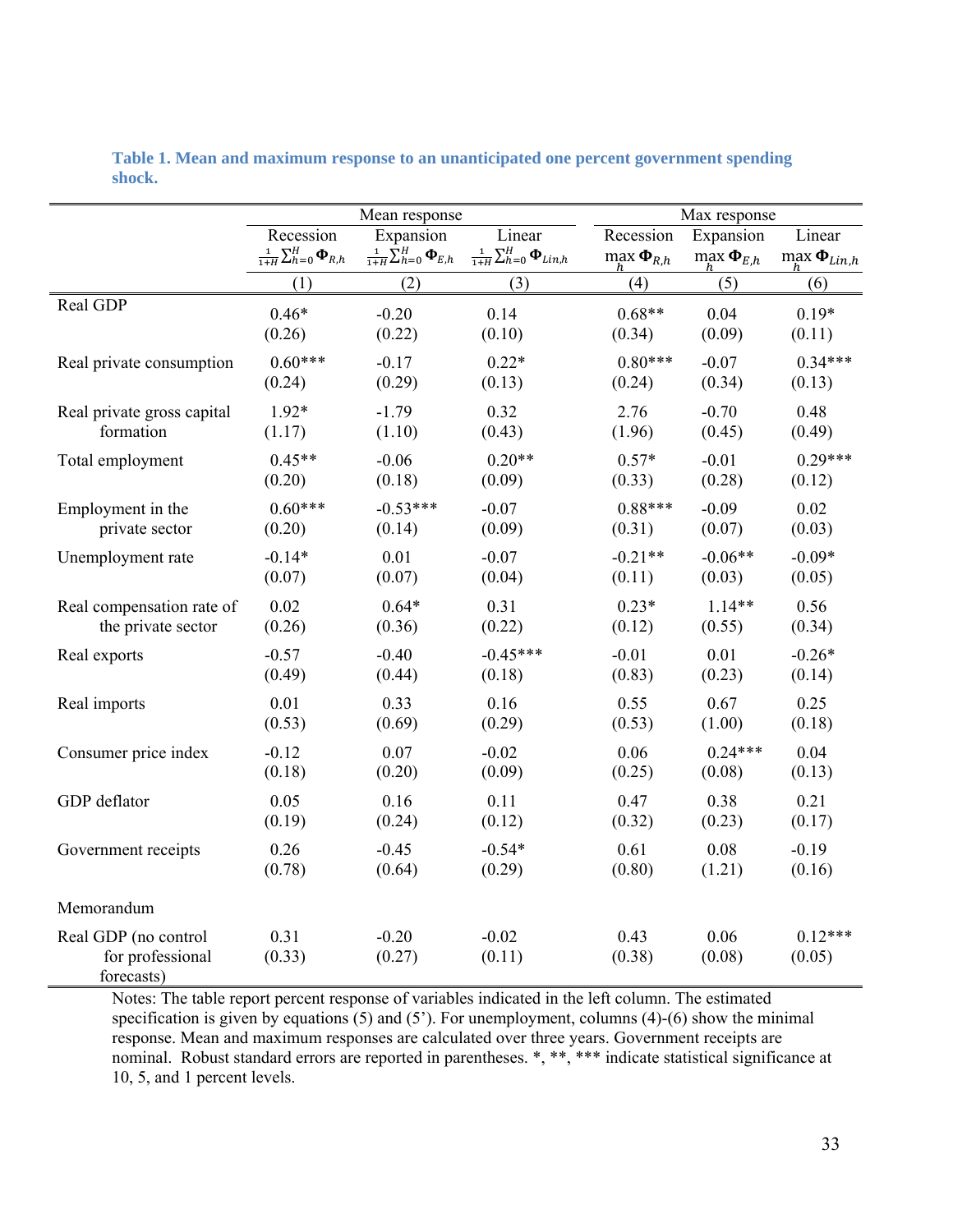|                                                        | Mean response  |                   |                                                                                                                                                                   | Max response                            |                                           |                                        |  |
|--------------------------------------------------------|----------------|-------------------|-------------------------------------------------------------------------------------------------------------------------------------------------------------------|-----------------------------------------|-------------------------------------------|----------------------------------------|--|
|                                                        | Recession      | Expansion         | Linear<br>$\frac{1}{1+H}\sum_{h=0}^{H} \mathbf{\Phi}_{R,h}$ $\frac{1}{1+H}\sum_{h=0}^{H} \mathbf{\Phi}_{E,h}$ $\frac{1}{1+H}\sum_{h=0}^{H} \mathbf{\Phi}_{Lin,h}$ | Recession<br>$\max \mathbf{\Phi}_{R,h}$ | Expansion<br>$\max_h \mathbf{\Phi}_{E,h}$ | Linear<br>$\max \mathbf{\Phi}_{Lin,h}$ |  |
|                                                        | (1)            | (2)               | (3)                                                                                                                                                               | (4)                                     | (5)                                       | (6)                                    |  |
| Real GDP                                               | $0.43*$        | $-0.19$           | $0.18*$                                                                                                                                                           | $0.67**$                                | 0.05                                      | $0.26**$                               |  |
|                                                        | (0.26)         | (0.19)            | (0.10)                                                                                                                                                            | (0.32)                                  | (0.09)                                    | (0.11)                                 |  |
| Real private consumption                               | $0.60***$      | $-0.24$           | $0.24**$                                                                                                                                                          | $0.78***$                               | $-0.13$                                   | $0.37***$                              |  |
|                                                        | (0.22)         | (0.26)            | (0.12)                                                                                                                                                            | (0.23)                                  | (0.15)                                    | (0.11)                                 |  |
| Real private gross capital                             | $1.63*$        | $-2.05**$         | 0.09                                                                                                                                                              | 2.27                                    | $-0.89**$                                 | 0.26                                   |  |
| formation                                              | (0.90)         | (0.93)            | (0.48)                                                                                                                                                            | (1.54)                                  | (0.42)                                    | (0.54)                                 |  |
| Total employment                                       | $0.39**$       | $-0.16$           | 0.15                                                                                                                                                              | 0.46                                    | $-0.03$                                   | $0.18*$                                |  |
|                                                        | (0.19)         | (0.18)            | (0.10)                                                                                                                                                            | (0.32)                                  | (0.05)                                    | (0.09)                                 |  |
| Employment in the                                      | $0.33**$       | $-0.53***$        | $-0.05$                                                                                                                                                           | $0.48**$                                | $-0.07$                                   | 0.06                                   |  |
| private sector                                         | (0.15)         | (0.14)            | (0.10)                                                                                                                                                            | (0.24)                                  | (0.06)                                    | (0.06)                                 |  |
| Unemployment rate                                      | $-0.12*$       | 0.06              | $-0.04$                                                                                                                                                           | $-0.19**$                               | $-0.02$                                   | $-0.07**$                              |  |
|                                                        | (0.07)         | (0.07)            | (0.04)                                                                                                                                                            | (0.10)                                  | (0.05)                                    | (0.03)                                 |  |
| Real compensation rate of                              | $-0.13$        | $0.56*$           | 0.23                                                                                                                                                              | 0.13                                    | $0.92*$                                   | 0.36                                   |  |
| the private sector                                     | (0.32)         | (0.32)            | (0.21)                                                                                                                                                            | (0.13)                                  | (0.54)                                    | (0.35)                                 |  |
| Real exports                                           | $-0.04$        | $-0.39$           | $-0.15$                                                                                                                                                           | 0.67                                    | 0.04                                      | $-0.04$                                |  |
|                                                        | (0.34)         | (0.28)            | (0.16)                                                                                                                                                            | (0.61)                                  | (0.66)                                    | (0.24)                                 |  |
| Real imports                                           | 0.62           | 0.01              | $0.40**$                                                                                                                                                          | $0.88*$                                 | 0.41                                      | $0.56**$                               |  |
|                                                        | (0.47)         | (0.53)            | (0.21)                                                                                                                                                            | (0.50)                                  | (0.56)                                    | (0.26)                                 |  |
| Consumer price index                                   | $-0.06$        | $-0.01$           | $-0.02$                                                                                                                                                           | 0.07                                    | $0.18***$                                 | 0.02                                   |  |
|                                                        | (0.16)         | (0.17)            | (0.08)                                                                                                                                                            | (0.20)                                  | (0.06)                                    | (0.12)                                 |  |
| GDP deflator                                           | $-0.00$        | 0.12              | 0.08                                                                                                                                                              | 0.33                                    | 0.35                                      | 0.13                                   |  |
|                                                        | (0.18)         | (0.23)            | (0.12)                                                                                                                                                            | (0.33)                                  | (0.23)                                    | (0.15)                                 |  |
| Government receipts                                    | $-0.08$        | $-0.51$           | $-0.56***$                                                                                                                                                        | 0.30                                    | $-0.09$                                   | $-0.14$                                |  |
|                                                        | (0.48)         | (0.36)            | (0.24)                                                                                                                                                            | (0.51)                                  | (0.68)                                    | (0.17)                                 |  |
| Memorandum                                             |                |                   |                                                                                                                                                                   |                                         |                                           |                                        |  |
| Real GDP (no control<br>for professional<br>forecasts) | 0.27<br>(0.32) | $-0.05$<br>(0.24) | 0.10<br>(0.08)                                                                                                                                                    | 0.48<br>(0.38)                          | 0.10<br>(0.44)                            | $0.16***$<br>(0.05)                    |  |

**Table 2. Mean and maximum response to an unanticipated one percent government spending shock, control for year fixed effects.** 

Notes: The table report percent response of variables indicated in the left column. The estimated specification is given by equations  $(5)$  and  $(5')$ . For unemployment, columns  $(4)-(6)$  show the minimal response. Mean and maximum responses are calculated over three years. Robust standard errors are reported in parentheses. \*, \*\*, \*\*\* indicate statistical significance at 10, 5, and 1 percent levels.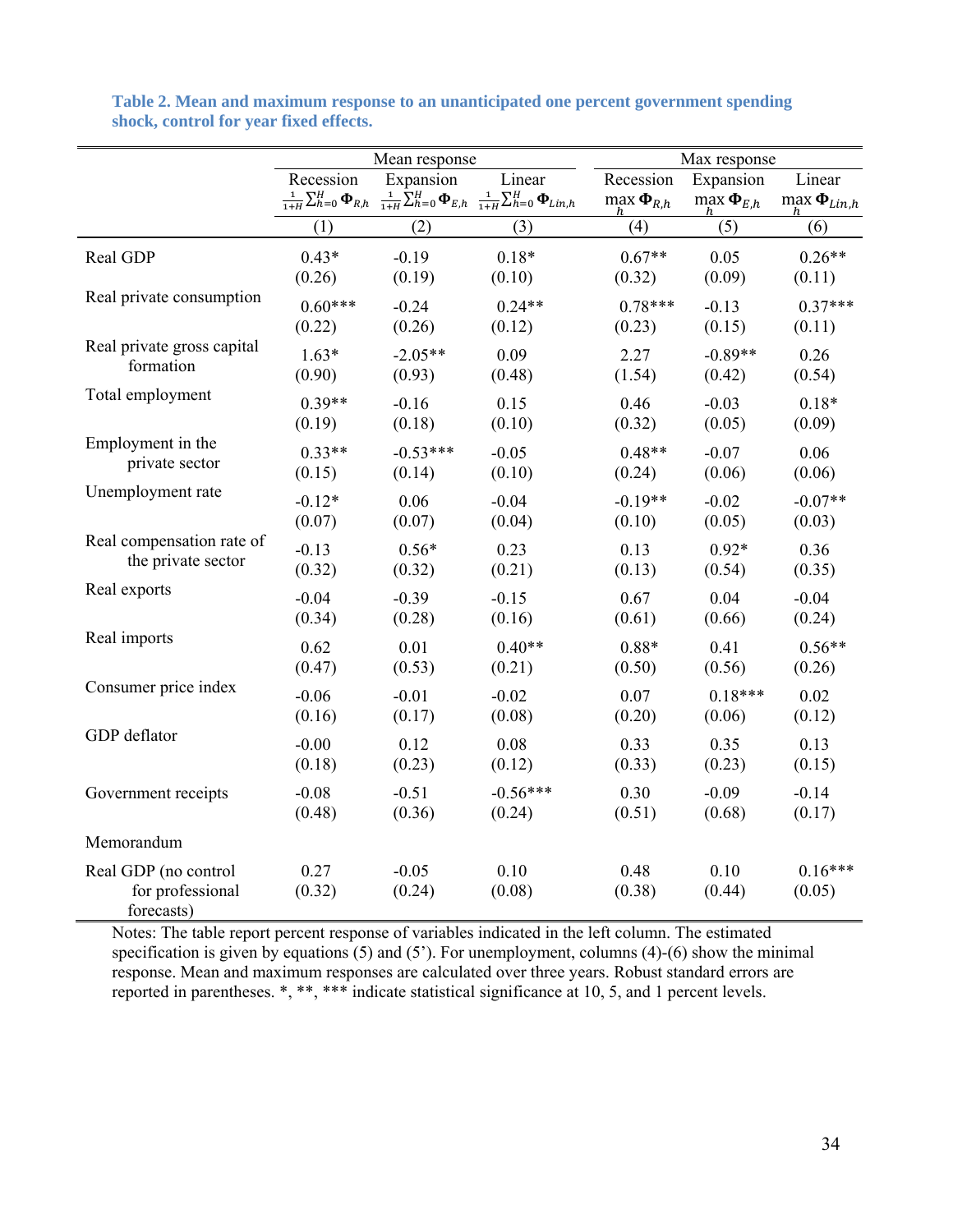|                                                       | Mean response |                                                                                                                    | Max response                            |                                         |  |  |  |  |
|-------------------------------------------------------|---------------|--------------------------------------------------------------------------------------------------------------------|-----------------------------------------|-----------------------------------------|--|--|--|--|
| Variable measuring<br>the state of the business cycle | Recession     | Expansion<br>$\frac{1}{1+H} \sum_{h=0}^{H} \mathbf{\Phi}_{R,h}$ $\frac{1}{1+H} \sum_{h=0}^{H} \mathbf{\Phi}_{E,h}$ | Recession<br>$\max \mathbf{\Phi}_{R,h}$ | Expansion<br>$\max \mathbf{\Phi}_{E,h}$ |  |  |  |  |
|                                                       | (1)           | (2)                                                                                                                | (3)                                     | (4)                                     |  |  |  |  |
|                                                       |               | Panel A: country fixed effects                                                                                     |                                         |                                         |  |  |  |  |
| 6 quarter moving average of GDP                       | $0.46*$       | $-0.20$                                                                                                            | $0.68**$                                | 0.04                                    |  |  |  |  |
| growth rate (baseline)                                | (0.26)        | (0.22)                                                                                                             | (0.34)                                  | (0.09)                                  |  |  |  |  |
| Output gap                                            | 0.45          | $-0.05$                                                                                                            | 0.61                                    | 0.13                                    |  |  |  |  |
|                                                       | (0.32)        | (0.23)                                                                                                             | (0.40)                                  | (0.37)                                  |  |  |  |  |
| Unemployment rate                                     | 0.41          | $-0.10$                                                                                                            | $0.52**$                                | 0.06                                    |  |  |  |  |
|                                                       | (0.25)        | (0.23)                                                                                                             | (0.26)                                  | (0.35)                                  |  |  |  |  |
| Change in unemployment rate                           | $1.03**$      | $-0.88**$                                                                                                          | $1.27**$                                | $-0.48*$                                |  |  |  |  |
|                                                       | (0.47)        | (0.45)                                                                                                             | (0.58)                                  | (0.27)                                  |  |  |  |  |
| Employment gap                                        | 0.36          | $-0.09$                                                                                                            | $0.50***$                               | 0.01                                    |  |  |  |  |
|                                                       | (0.24)        | (0.16)                                                                                                             | (0.20)                                  | (0.33)                                  |  |  |  |  |
| Growth rate of employment                             | $0.92*$       | $-0.74$                                                                                                            | $1.15**$                                | $-0.34$                                 |  |  |  |  |
|                                                       | (0.51)        | (0.48)                                                                                                             | (0.59)                                  | (0.28)                                  |  |  |  |  |
|                                                       |               |                                                                                                                    |                                         |                                         |  |  |  |  |
|                                                       |               | Panel B: country and time fixed effects                                                                            |                                         |                                         |  |  |  |  |
| 6 quarter moving average of GDP                       | $0.43*$       | $-0.19$                                                                                                            | $0.67**$                                | 0.05                                    |  |  |  |  |
| growth rate (baseline)                                | (0.26)        | (0.19)                                                                                                             | (0.32)                                  | (0.09)                                  |  |  |  |  |
| Output gap                                            | $0.48*$       | $-0.04$                                                                                                            | $0.64**$                                | 0.10                                    |  |  |  |  |
|                                                       | (0.27)        | (0.18)                                                                                                             | (0.30)                                  | (0.21)                                  |  |  |  |  |
| Unemployment rate                                     | $0.50**$      | $-0.11$                                                                                                            | $0.64***$                               | 0.05                                    |  |  |  |  |
|                                                       | (0.22)        | (0.15)                                                                                                             | (0.27)                                  | (0.10)                                  |  |  |  |  |
| Change in unemployment rate                           | $0.75**$      | $-0.50$                                                                                                            | $0.87**$                                | $-0.27$                                 |  |  |  |  |
|                                                       | (0.37)        | (0.32)                                                                                                             | (0.43)                                  | (0.27)                                  |  |  |  |  |
| Employment gap                                        | $0.35*$       | $-0.00$                                                                                                            | $0.46***$                               | 0.12                                    |  |  |  |  |
|                                                       | (0.20)        | (0.16)                                                                                                             | (0.18)                                  | (0.18)                                  |  |  |  |  |
| Growth rate of employment                             | 0.48          | $-0.24$                                                                                                            | $0.86**$                                | 0.11                                    |  |  |  |  |
|                                                       | (0.46)        | (0.40)                                                                                                             | (0.44)                                  | (0.58)                                  |  |  |  |  |

## **Table 3. Alternative measures of business cycle conditions.**

Notes: The table reports estimates of equation (5) for alternative choices of the variable *z* which captures the state of the business cycle. *Output gap* and *Employment gap* are computed as deviation from Hodrick-Prescott filter with smoothing parameters  $\lambda = 10,000$ . *Change in unemployment rate* and *Growth rate of employment* are detrended the Hodrick-Prescott filter with smoothing parameters  $\lambda =$ 10,000. All data are semi-annual. Mean and maximum responses are calculated over three years. Robust standard errors are reported in parentheses. \*, \*\*, \*\*\* indicate statistical significance at 10, 5, and 1 percent levels.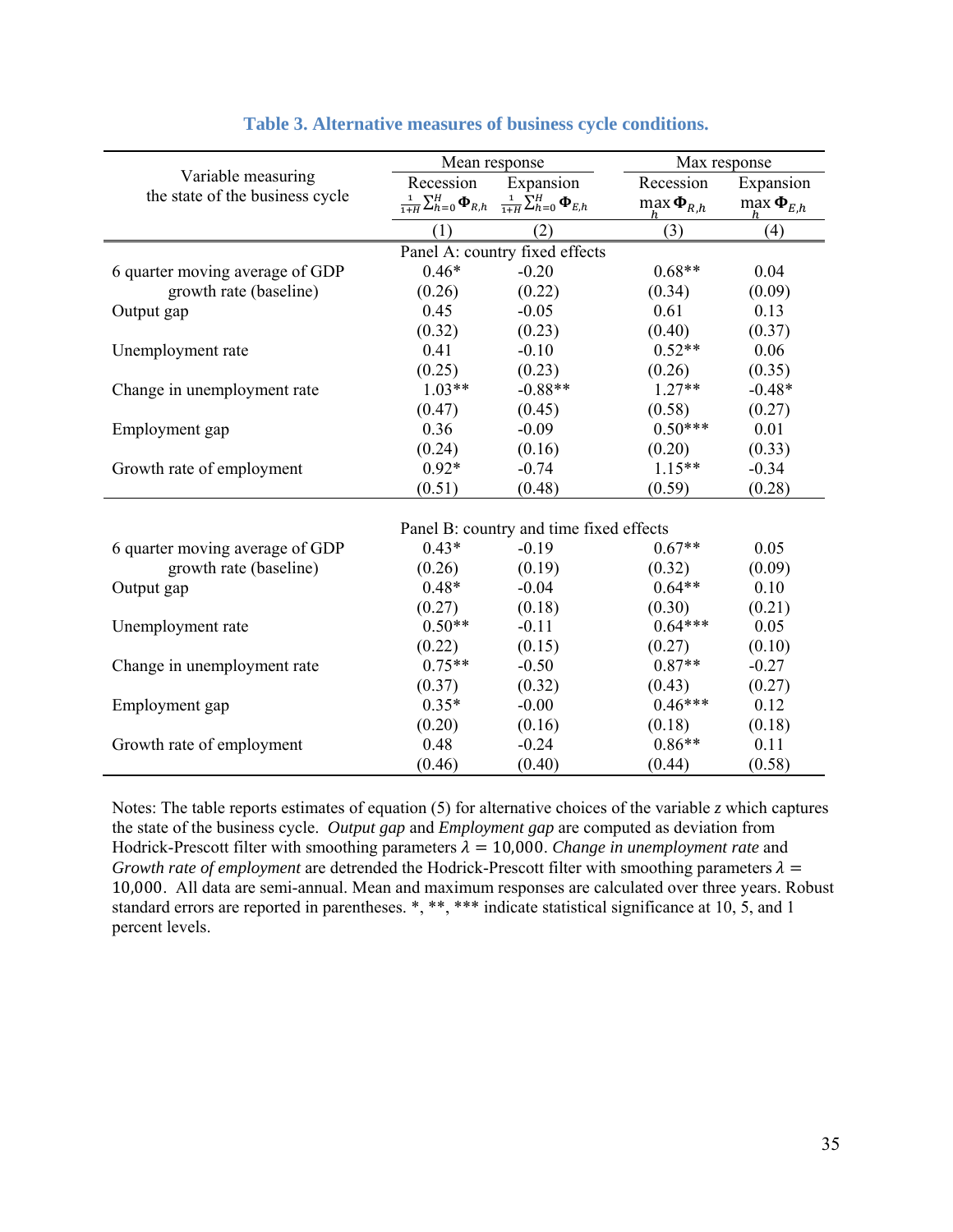|                                    | Response when characteristic is equal to |                                |                              | Response when characteristic is equal to        |                                                     |                                                         |  |
|------------------------------------|------------------------------------------|--------------------------------|------------------------------|-------------------------------------------------|-----------------------------------------------------|---------------------------------------------------------|--|
| Macroeconomic                      | zero percent                             |                                |                              | 100 percent                                     |                                                     |                                                         |  |
| characteristic                     | Recession                                | Expansion                      | Linear                       | Recession                                       | Expansion                                           | Linear                                                  |  |
|                                    | $\Sigma_{h=0}^{H} \Phi_{R,h}$            | $\Sigma_{h=0}^H \Phi_{E,h}$    | $\Sigma_{h=0}^H\Phi_{Lin,h}$ | $\Sigma_{h=0}^H(\Phi_{R,h}+\tilde{\Phi}_{R,h})$ | $\Sigma_{h=0}^H(\Phi_{E,h}+\widetilde{\Phi}_{E,h})$ | $\sum_{h=0}^{H}(\Phi_{Lin,h}+\widetilde{\Phi}_{Lin,h})$ |  |
|                                    | $1+H$                                    | $1+H$                          | $1+H$                        | $1+H$                                           | $1+H$                                               | $1+H$                                                   |  |
|                                    | (1)                                      | (2)                            | (3)                          | (4)                                             | (5)                                                 | (6)                                                     |  |
|                                    |                                          | Panel A: country fixed effects |                              |                                                 |                                                     |                                                         |  |
| Level of government debt           | $0.84***$                                | $-0.58$                        | 0.22                         | 0.05                                            | 0.26                                                | 0.04                                                    |  |
|                                    | (0.32)                                   | (0.38)                         | (0.17)                       | (0.35)                                          | (0.36)                                              | (0.16)                                                  |  |
| Openness to trade                  | $1.13**$                                 | $-0.34$                        | 0.04                         | $0.97**$                                        | $-0.32$                                             | 0.04                                                    |  |
|                                    | (0.51)                                   | (0.39)                         | (0.24)                       | (0.44)                                          | (0.35)                                              | (0.21)                                                  |  |
| Protection of collective relations | $-0.61$                                  | $-0.33$                        | $-0.51**$                    | $2.28***$                                       | $-0.37$                                             | $0.91**$                                                |  |
|                                    | (0.59)                                   | (0.63)                         | (0.23)                       | (0.79)                                          | (0.64)                                              | (0.41)                                                  |  |
| Labor market regulation            | 0.09                                     | 0.18                           | 0.17                         | $1.34**$                                        | $-0.99***$                                          | $-0.01$                                                 |  |
|                                    | (0.47)                                   | (0.44)                         | (0.18)                       | (0.59)                                          | (0.36)                                              | (0.36)                                                  |  |
|                                    | Panel B: country and time fixed effects  |                                |                              |                                                 |                                                     |                                                         |  |
| Level of government debt           | $0.90***$                                | $-0.61*$                       | 0.24                         | $-0.30$                                         | 0.42                                                | 0.08                                                    |  |
|                                    | (0.34)                                   | (0.34)                         | (0.16)                       | (0.30)                                          | (0.33)                                              | (0.15)                                                  |  |
| Openness to trade                  | $1.10**$                                 | $-0.66*$                       | 0.12                         | $0.96**$                                        | $-0.58*$                                            | 0.11                                                    |  |
|                                    | (0.54)                                   | (0.38)                         | (0.20)                       | (0.45)                                          | (0.34)                                              | (0.17)                                                  |  |
| Protection of collective relations | $-0.20$                                  | $-0.72$                        | $-0.43***$                   | $1.65**$                                        | 0.11                                                | $0.93***$                                               |  |
|                                    | (0.49)                                   | (0.46)                         | (0.13)                       | (0.74)                                          | (0.57)                                              | (0.35)                                                  |  |
| Labor market regulation            | $-0.08$                                  | 0.26                           | 0.14                         | $1.49***$                                       | $-1.05***$                                          | 0.16                                                    |  |
|                                    | (0.35)                                   | (0.30)                         | (0.20)                       | (0.51)                                          | (0.39)                                              | (0.32)                                                  |  |

| Table 4. Variation in the mean response of output across countries. |  |
|---------------------------------------------------------------------|--|
|---------------------------------------------------------------------|--|

Notes: The table reports estimates of equations (6) and (6'). *Level of government debt* is measured as percent of GDP (Source: OECD). *Openness to trade* is the mean tariff measured in percent of value of traded goods (Source: World Bank). *Protection of collective relations* is an index ranging from zero (weak protection of collective labor relations) to one (high protection). This index is from Botero et al. (2004). *Labor market regulation* is an index raging from zero (low regulation) and one (high regulation). This index is from Botero et al. (2004). Robust standard errors are reported in parentheses. \*, \*\*, \*\*\* indicate statistical significance at 10, 5, and 1 percent levels.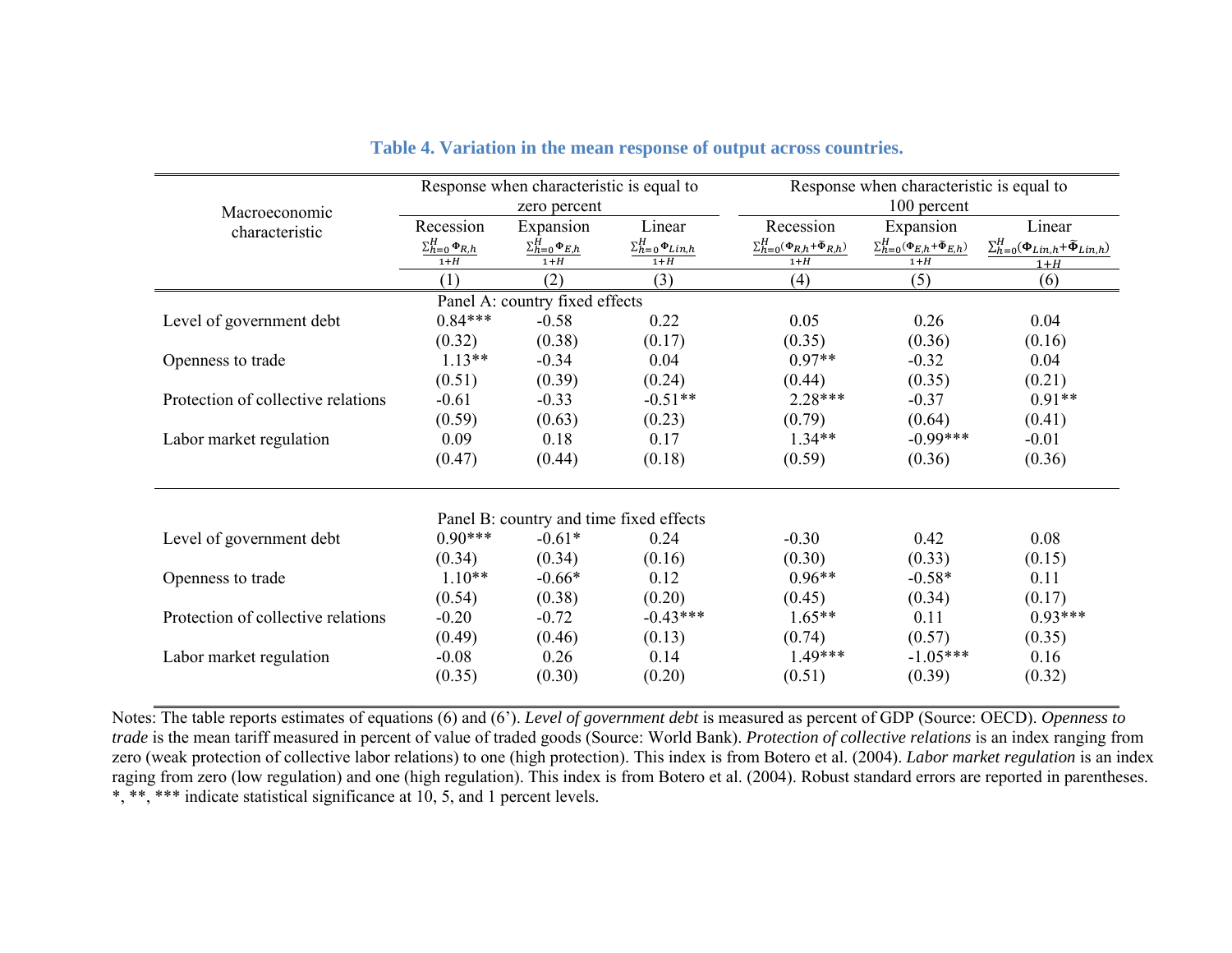## **Appendix: Additional Tables**

|                            | Mean response                            |                                     |                                                         |                              | Max response                 |                                |  |  |
|----------------------------|------------------------------------------|-------------------------------------|---------------------------------------------------------|------------------------------|------------------------------|--------------------------------|--|--|
|                            | Recession                                | Expansion                           | Linear                                                  | Recession                    | Expansion                    | Linear                         |  |  |
|                            | $\Sigma_{h=0}^{H} \Phi_{R,h}$<br>$1 + H$ | $\Sigma_{h=0}^H\Phi_{E,h}$<br>$1+H$ | $\Sigma_{h=0}^{H}$ $\Phi_{Lin,h}$<br>$1 + \overline{H}$ | $\max_h \mathbf{\Phi}_{R,h}$ | $\max_h \mathbf{\Phi}_{E,h}$ | $\max_h \mathbf{\Phi}_{Lin,h}$ |  |  |
|                            | (1)                                      | (2)                                 | (3)                                                     | (4)                          | (5)                          | (6)                            |  |  |
| Real GDP                   | $0.35**$                                 | $-0.09$                             | $0.14**$                                                | $0.53***$                    | 0.04                         | $0.15*$                        |  |  |
|                            | (0.18)                                   | (0.10)                              | (0.07)                                                  | (0.22)                       | (0.09)                       | (0.08)                         |  |  |
| Real private consumption   | $0.62***$                                | $-0.18$                             | $0.21***$                                               | $0.80***$                    | $-0.14$                      | $0.29***$                      |  |  |
|                            | (0.22)                                   | (0.16)                              | (0.08)                                                  | (0.24)                       | (0.15)                       | (0.10)                         |  |  |
| Real private gross capital | $0.96*$                                  | $-1.06**$                           | 0.16                                                    | $1.34**$                     | $-0.70$                      | 0.23                           |  |  |
| formation                  | (0.52)                                   | (0.47)                              | (0.30)                                                  | (0.58)                       | (0.45)                       | (0.37)                         |  |  |
| Total employment           | $0.28***$                                | $-0.06$                             | $0.11***$                                               | $0.39***$                    | $-0.02$                      | $0.15***$                      |  |  |
|                            | (0.10)                                   | (0.08)                              | (0.04)                                                  | (0.13)                       | (0.06)                       | (0.06)                         |  |  |
| Employment in the          | $0.26**$                                 | $-0.17*$                            | 0.00                                                    | $0.35**$                     | $-0.09$                      | 0.02                           |  |  |
| private sector             | (0.13)                                   | (0.09)                              | (0.05)                                                  | (0.18)                       | (0.07)                       | (0.03)                         |  |  |
| Unemployment rate          | $-0.05$                                  | $-0.04$                             | $-0.05**$                                               | $-0.08$                      | $-0.06**$                    | $-0.06*$                       |  |  |
|                            | (0.04)                                   | (0.03)                              | (0.03)                                                  | (0.06)                       | (0.03)                       | (0.04)                         |  |  |
| Real compensation rate of  | 0.20                                     | 0.18                                | 0.14                                                    | $0.23*$                      | 0.23                         | 0.15                           |  |  |
| the private sector         | (0.18)                                   | (0.22)                              | (0.12)                                                  | (0.12)                       | (0.29)                       | (0.14)                         |  |  |
| Real exports               | $-0.54*$                                 | $-0.28$                             | $-0.38**$                                               | $-0.47$                      | 0.01                         | $-0.26*$                       |  |  |
|                            | (0.31)                                   | (0.32)                              | (0.17)                                                  | (0.44)                       | (0.23)                       | (0.14)                         |  |  |
| Real imports               | 0.23                                     | 0.18                                | 0.19                                                    | 0.55                         | 0.41                         | 0.25                           |  |  |
|                            | (0.56)                                   | (0.46)                              | (0.24)                                                  | (0.53)                       | (0.60)                       | (0.18)                         |  |  |
| Consumer price index       | $-0.32***$                               | 0.19                                | $-0.05$                                                 | $-0.30*$                     | $0.24***$                    | $-0.03$                        |  |  |
|                            | (0.13)                                   | (0.12)                              | (0.05)                                                  | (0.18)                       | (0.08)                       | (0.04)                         |  |  |
| GDP deflator               | $-0.33**$                                | $0.37**$                            | 0.04                                                    | $-0.30$                      | 0.38                         | 0.06                           |  |  |
|                            | (0.16)                                   | (0.19)                              | (0.09)                                                  | (0.20)                       | (0.23)                       | (0.11)                         |  |  |
| Government receipts        | 0.31                                     | $-0.41$                             | $-0.37*$                                                | 0.47                         | $-0.15$                      | $-0.19$                        |  |  |
|                            | (0.45)                                   | (0.35)                              | (0.20)                                                  | (0.62)                       | (0.26)                       | (0.16)                         |  |  |

**Table A1. Mean and maximum response (over one year horizon) to an unanticipated one percent government spending shock.** 

Notes: The table report percent response of variables indicated in the left column. The estimated specification is given by equation (5). For unemployment, columns (4)-(6) show the minimal response. Mean and maximum responses are calculated over three years. Government receipts are nominal. Robust standard errors are reported in parentheses. \*, \*\*, \*\*\* indicate statistical significance at 10, 5, and 1 percent levels.